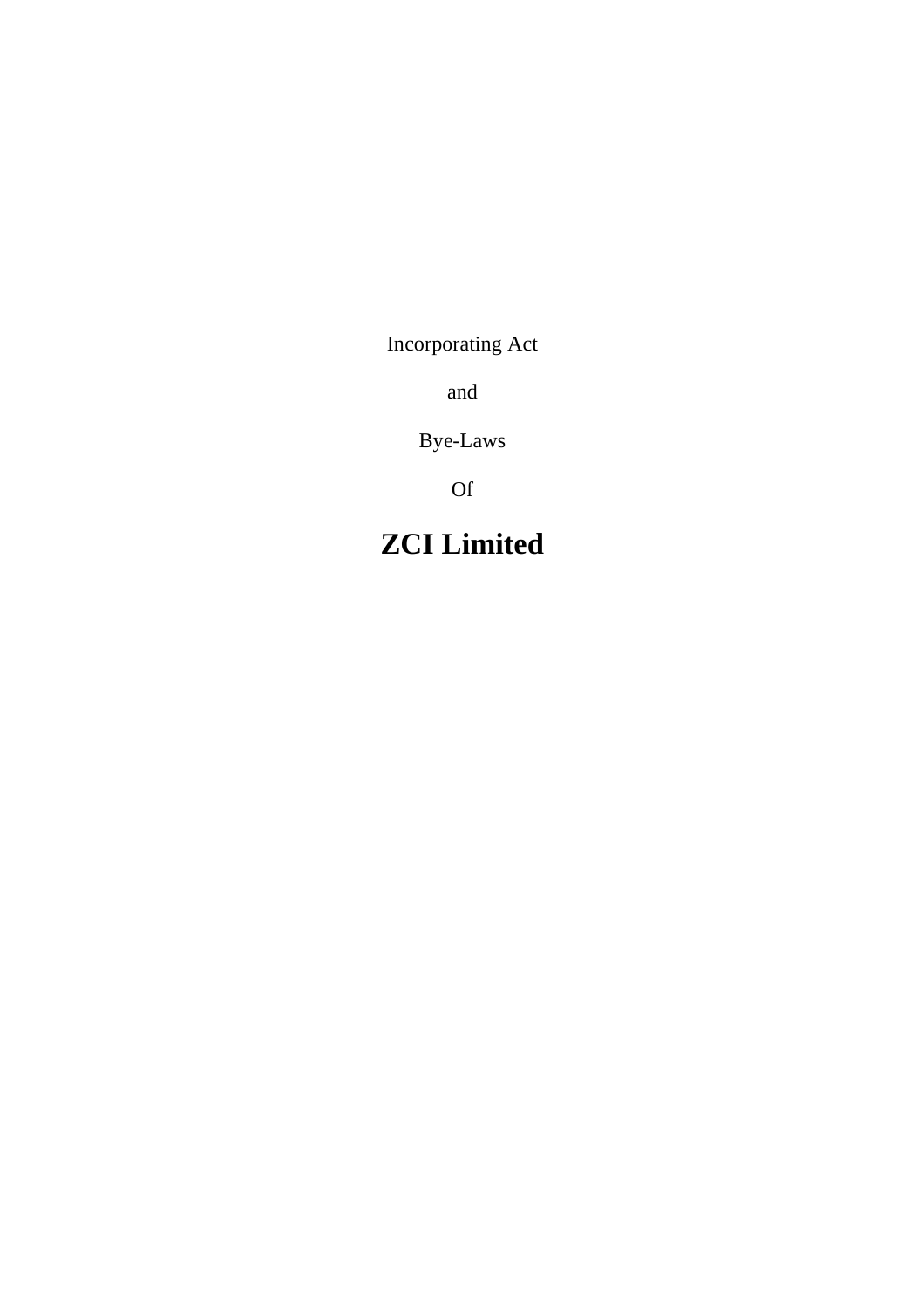# **Bermuda Incorporating Act**

(as amended)

Incorporated in Bermuda as Ursa Enterprises Limited on November 6, 1969

Re-named Zambia Copper Investments Limited on March 20, 1970

Incorporating Act amended December 7, 1984

Re-named ZCI Limited on January 22, 2010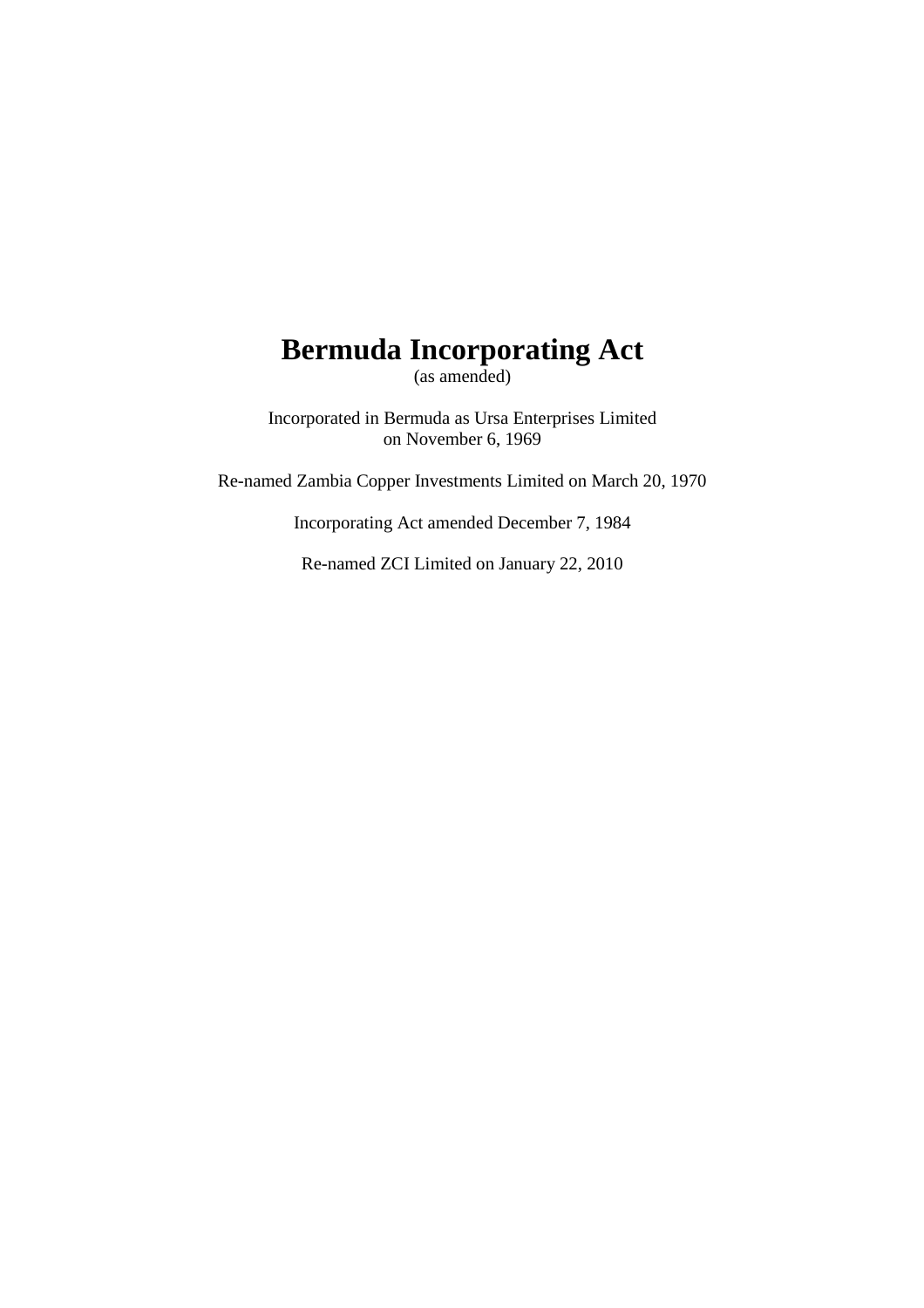#### BERMUDA

No. 661 : 1969. Amendment No. 50: 1984

### **THE URSA ENTERPRISES COMPANY ACT, 1969**

(as amended by The Ursa Enterprises Company Act, 1969 Amendment Act, 1984)

> $(7<sup>th</sup>$  August, 1969) (Amended  $7<sup>th</sup>$  December, 1984)

**WHEREAS** Westbroke Limited has presented a petition to the Legislature setting forth that it is desirous of forming a joint stock company to be called "Ursa Enterprises Limited" for the purposes therein expressed and that the petitioner is desirous of having the said Company incorporated by an Act of the Legislature limiting the liability of the shareholders to the amount unpaid on their respective shares and praying that an Act may be passed to enable the said Company to become incorporated and to confer on the said Company certain powers necessary for the carrying on of its business, and it is deemed expedient to pass an Act for such purposes:

Be it enacted by The Queen's Most Excellent Majesty, by and with the advice and consent of the Legislative Council and the House of Assembly of Bermuda, and by the authority of the same, as follows:-

1. (1) If within twelve months after the passing of this Act a memorandum of association is signed and filed in accordance with the provisions of the Companies Act, 1948, the persons who shall sign such memorandum and the persons who shall thereafter become shareholders in the Company shall be a body corporate under the name of "Ursa Enterprises Limited" with the exclusive right to use that name in these Islands and under that name to have perpetual succession with power to sue and liability to be sued in all courts, and to have and use a common seal, with power to renew or change the same at pleasure, and the Company may thereafter carry on its business under the powers conferred by and in accordance with the provisions of this Act, of the Companies Act, 1923, of the Companies Act, 1950, in so far as they are not in conflict with any of the provisions of this Act.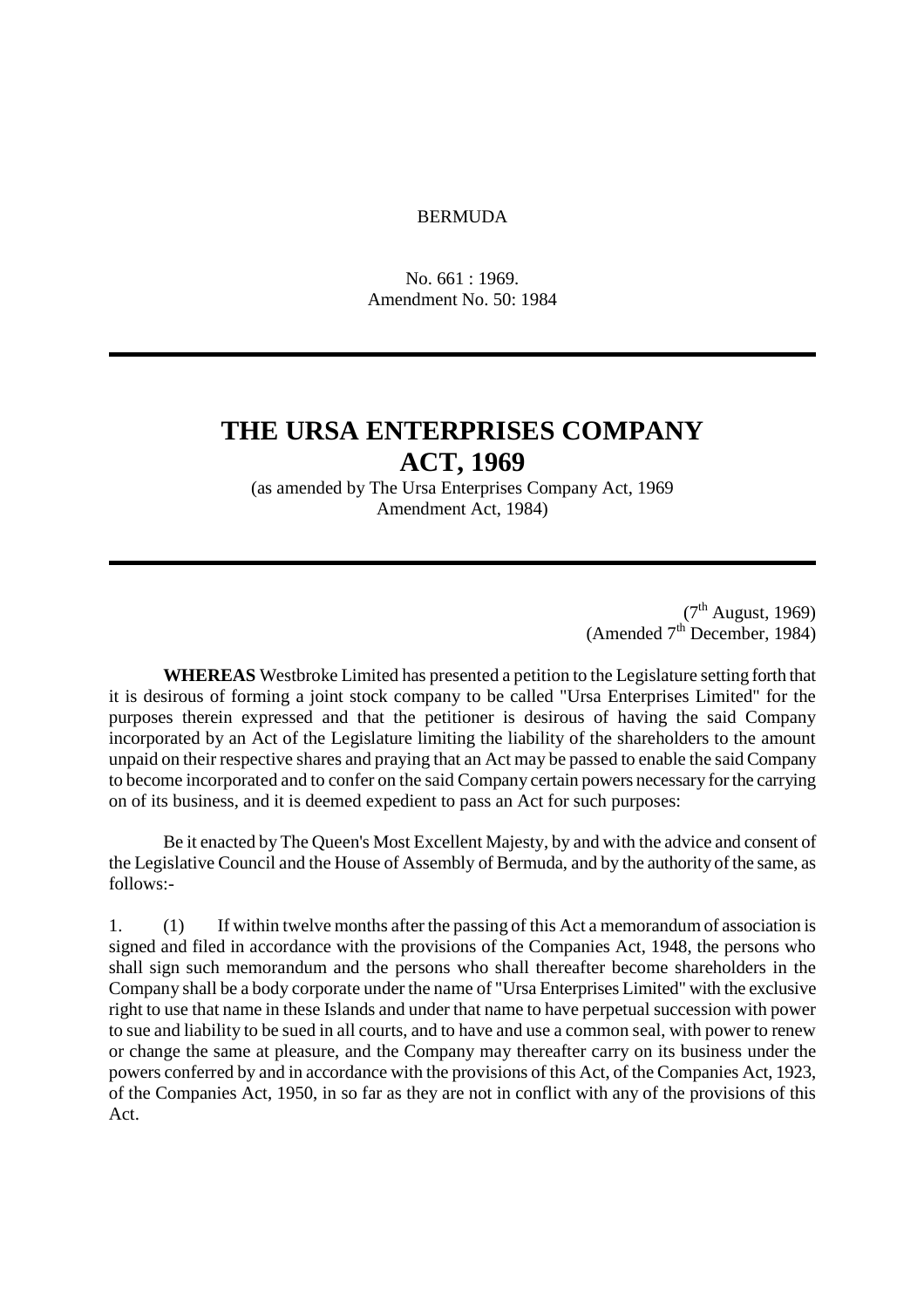(2) If the persons referred to in the foregoing subsection become a body corporate under the provisions of the said subsection then the succeeding sections of this Act shall have effect in relation to that body corporate, which body corporate is in the said succeeding sections referred to as "the Company".

(3) In this Act, unless the subject or context otherwise requires:-

"bye-laws" means the bye-laws for the time being of the Company;

"Statutory Declaration" means a declaration filed with the Registrar of Companies in Bermuda pursuant to section 4A(3) in such form as the Directors of the Company may deem appropriate.

2. Upon the filing of the memorandum of association the Registrar-General shall furnish to the Company a certificate stating the date when such memorandum was filed in his office.

3. (1) The capital of the Company shall be such sum not less than five thousand pounds or twelve thousand dollars (currency of the United States of America) as the Company may from time to time determine.

(2) the capital of the Company shall be divided into shares of a par value of not less than ten pennies or ten cents each.

4. The Company shall have the power to conclude contracts in these Islands, to exercise in these Islands all the powers necessary for the carrying on of its business exercised exterior to these Islands but the Company shall be prohibited from trading with any local person, firm or corporation except in furtherance of the aforesaid business except as provided by section 6 of the Exempted Companies Act, 1950, and except as hereinafter provided and the Company shall have the powers set out in paragraphs (a) to (zb) of the Schedule of the Exempted Companies Act, 1950, and in addition shall have the following powers to be lettered (zc), (zd), (ze), (zf) and (zg) all of which shall be considered as primary powers of the Company:-

- (zc) power to act as principals and agents for the sale of any stocks, shares or other securities of any other company, mutual fund, unit trust or undertaking;
- (zd) power to act as investment advisors and managers and to provide such investment advice and management to any other company, mutual fund, unit trust or undertaking;
- (ze) power to act as trustees for any pension, provident, benevolent or similar funds established for the benefit of employees (which expression shall throughout this paragraph include directors, managing directors and other officers and ex-employees of the Company and any affiliated or subsidiary company or body whether incorporated or not) and the dependents of such employees and ex-employees and to do all such acts and things as are requisite or proper for such purposes;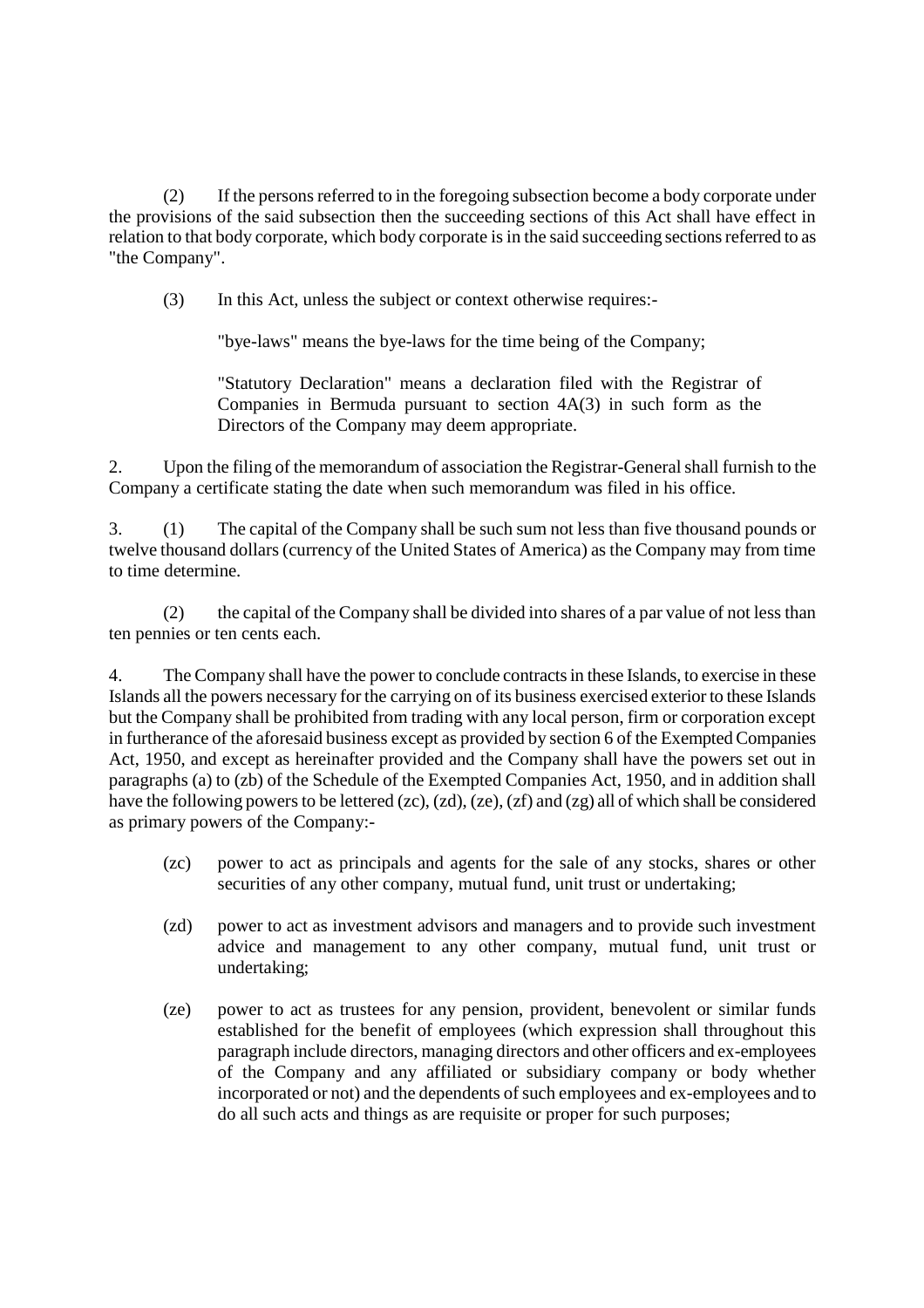- (zf) power to amalgamate or merge with any other exempted company or any company incorporated outside of these Islands whether by sale or purchase (for fully or part paid up shares or otherwise) of the undertakings subject to the liabilities of the Company or any such other company as aforesaid, with or without winding up, or by sale or purchase (for fully or partly paid up shares or otherwise) of all the shares and stock of the Company or any such other company as aforesaid, or by partnership, or in any other manner;
- (zg) power to engage, provide, employ, hire out or act as agent for, the services of artists, actors, singers, entertainers, authors, composers, producers, directors, engineers, experts or specialists of any sort.

4A. (1) The Company in addition to the powers conferred upon it by this Act and any other Act of the Legislature shall have power to make such arrangements as it may consider necessary for the preservation and protection of its undertaking, property and assets and of the interests of its members against loss resulting from actual or threatened international or national emergencies, wars, revolutions, expropriation, confiscation or other occurrences, restrictions or natural disasters affecting its assets. No Act of the Legislature or rule of law shall invalidate or make void or voidable any such arrangement or impose liability on any person who effects or is involved in effecting the same unless it is shown that :-

- (a) such arrangement does not take account of the interests of the members of the Company for the time being; and
- (b) such arrangement does not take account of the claims of all *bona fide* creditors and other persons for the time being having claims against the Company.

(2) Without prejudice to the generality of subsection (1) an arrangement pursuant to that subsection may take the form of a reconstruction transferring the whole or any part of the undertaking, property and liabilities of the Company to another body whether corporate or unincorporate established in Bermuda or elsewhere (in this subsection referred to as the "transferee") in consideration of the issue of shares, debentures or other forms of capital or interest in the transferee to holders of shares, debentures or other forms of capital or interest in the Company and the assumption by the transferee of liabilities of the Company. Such reconstruction shall be effected by agreement between the Company and the transferee which shall provide for the following matters:-

- (a) the transfer to the transferee of the whole or any part of the undertaking and of the property and liabilities of the Company ;
- (b) the allocation or appropriation by the transferee of any shares, debentures or other forms of capital or interest which under the arrangement are to be allotted or appropriated by the transferee to or for the holders of shares, debentures or other forms of capital or interest in the Company;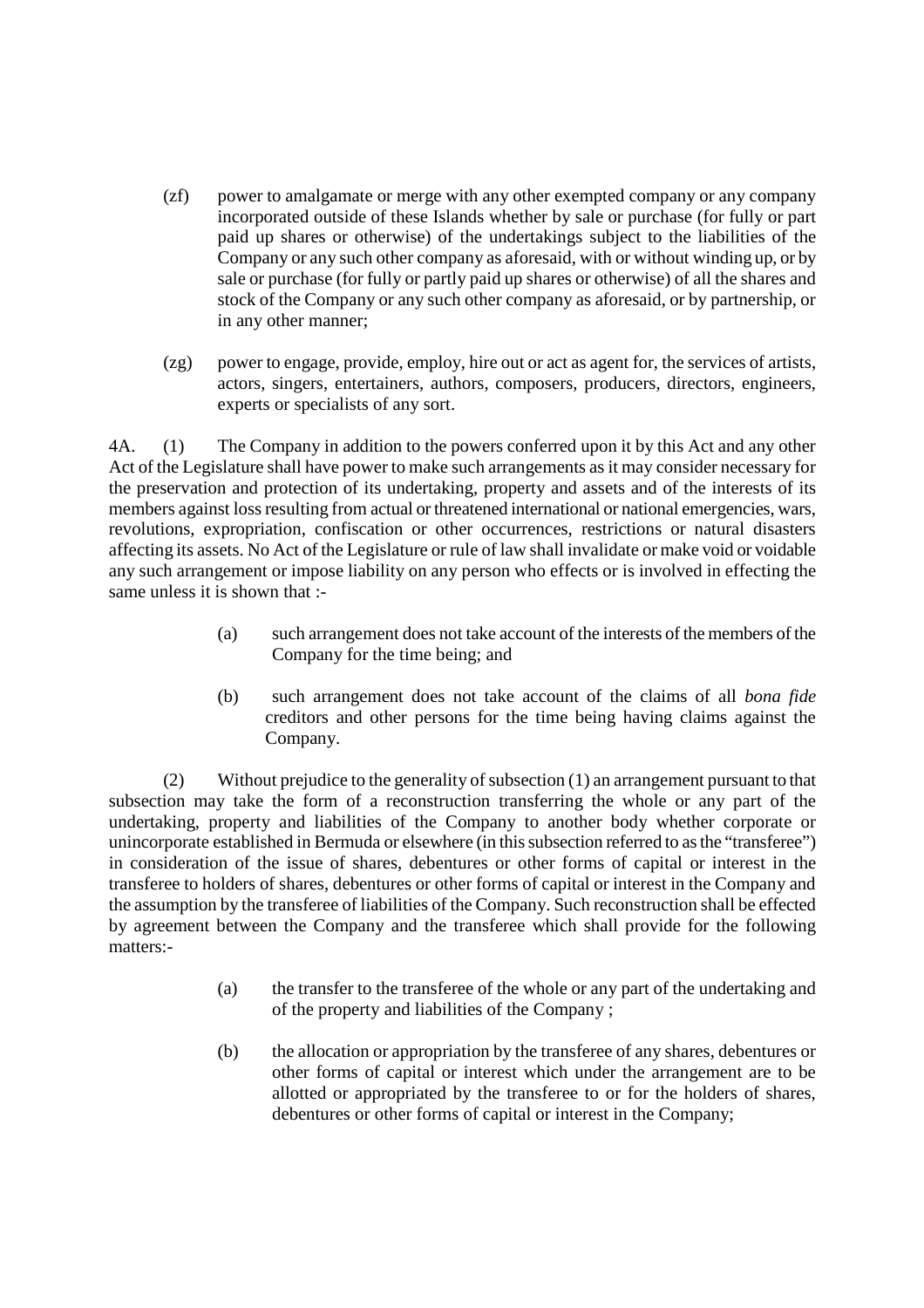- (c) the continuation by or against the transferee of any legal proceedings pending by or against the Company; and
- (d) such incidental, consequential and supplemental matters as are necessary to secure that the reconstruction shall be fully and effectively carried out.

Where an agreement under this subsection provides for the transfer of property or liabilities, that property shall, by virtue of the agreement, be transferred to and vest in, and those liabilities shall, by virtue of the agreement, be transferred to and become the liabilities of, the transferee, subject in the case of any property to all charges, mortgages, liens, and other encumbrances to which the same was subject immediately before the transfer thereof. (In this subsection the expression "property" includes assets, rights and powers of every description, and the expression "liabilities" includes duties and obligations of every description.)

(3) The powers hereby conferred on the Company shall be exercisable by its directors provided that before exercising such powers not less than two directors of the Company, one of whom shall be the chairman or, if there be one, the deputy chairman, shall make a Statutory Declaration and file the same with the Registrar of Companies stating that, in their opinion, the measures to be adopted by the Company take account of the interests of the members of the Company for the time being and of the claims of all *bona fide* creditors and other persons for the time being having claims against the Company.

(4) Any director of the Company making a declaration under the provisions of the preceding subsection without having any reasonable grounds for the opinion required to be given under such subsection shall be guilty of an offence and liable upon conviction by a court of summary jurisdiction to imprisonment for a period of six months or to a fine of two thousand five hundred dollars or to both.

4B. Notwithstanding anything contained in any other Act of the Legislature or rule of law to the contrary :-

(1) the Company shall, pursuant to the provisions of section 42A of the Companies Act, 1981, have the power to purchase its own shares;

(2) in addition to its common seal for use in Bermuda, the Company may adopt one or more common seals for use in any territory outside Bermuda:

(3) the bye-laws of the Company may provide that a Member may designate a person who is not a Member of the Company his proxy to represent such Member and vote on his behalf at any general meeting of the Company or meeting of the holders of any class of shares in the capital of the Company;

(4) it shall not be necessary for a director or an alternate director to be a Member of the Company;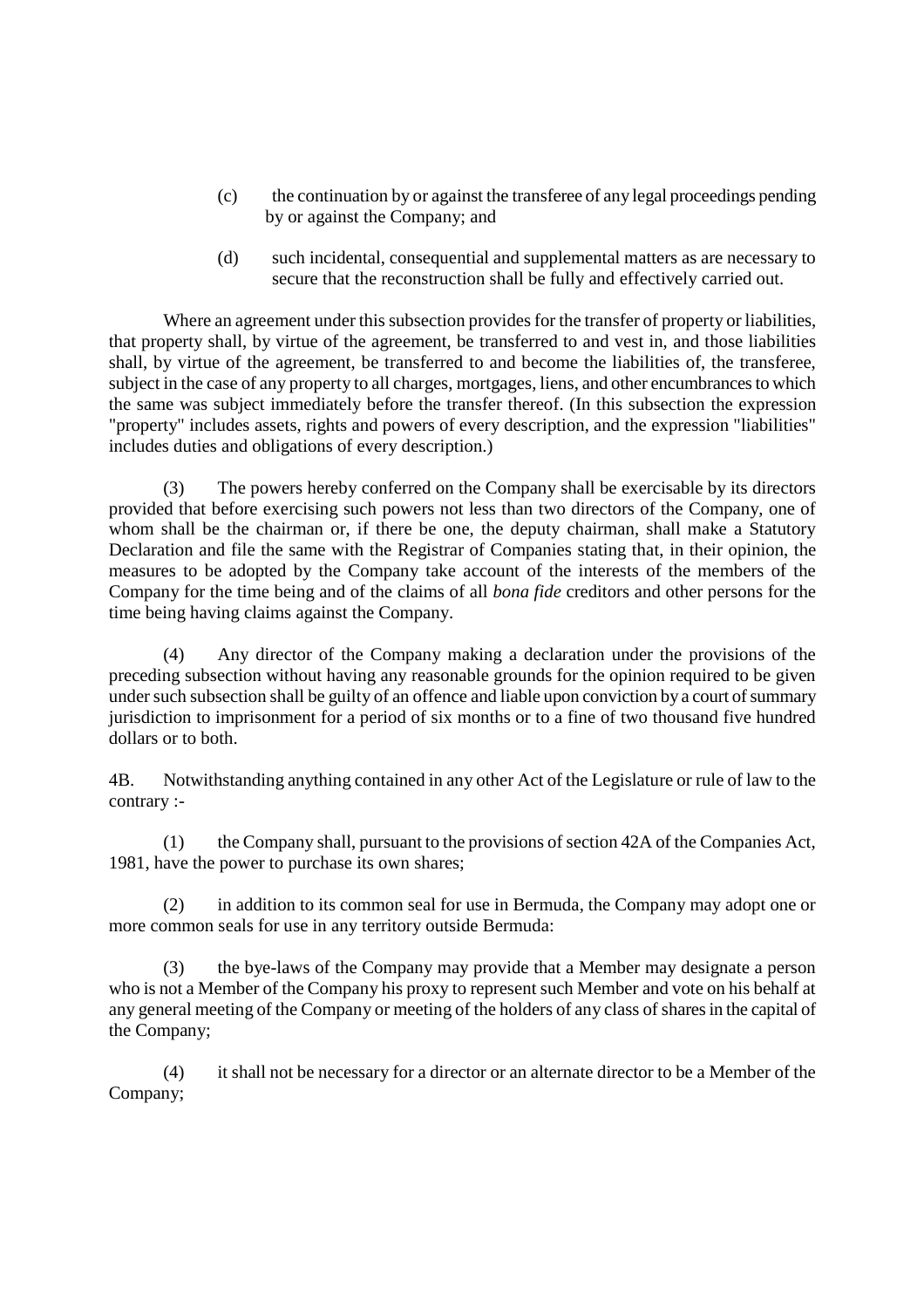(5) the Company shall not be required to have a president or any vice president, but shall have a chairman who shall be appointed in such manner, and hold office for such period, as the byelaws of the Company may provide.

5. The provisions of subsections (1), (2), (3) and (4) of section twenty of the Companies Act, 1923, shall not apply with respect to the Company and the provisional directors or the directors may allot all or any of the shares subscribed for in the Company to such person or corporation as they may from time to time determine, without regard to the nationality of the person or corporation to whom any shares may be allotted.

6. Notwithstanding anything contained in the Companies Act, 1923, the Company shall not be required to record in its register of shareholders or elsewhere the nationality or occupation of the transferee of any shares of the capital stock of the Company, the amount paid for the shares transferred or the date of the acquisition of any shares, nor shall the Company be required to allot specific share numbers or to record the same relating to the shares in its capital stock:

Provided that nothing in this Act contained shall be construed to exempt the Company or any person or persons from the payment of any stamp duty payable under any Act of the Legislature of these Islands.

7. Nothing in this Act contained shall be construed to affect the rights of Her Majesty, Her heirs and successors or any body politic or corporate or of any other person or persons except such as are mentioned in this Act, and those claiming by, from or under them.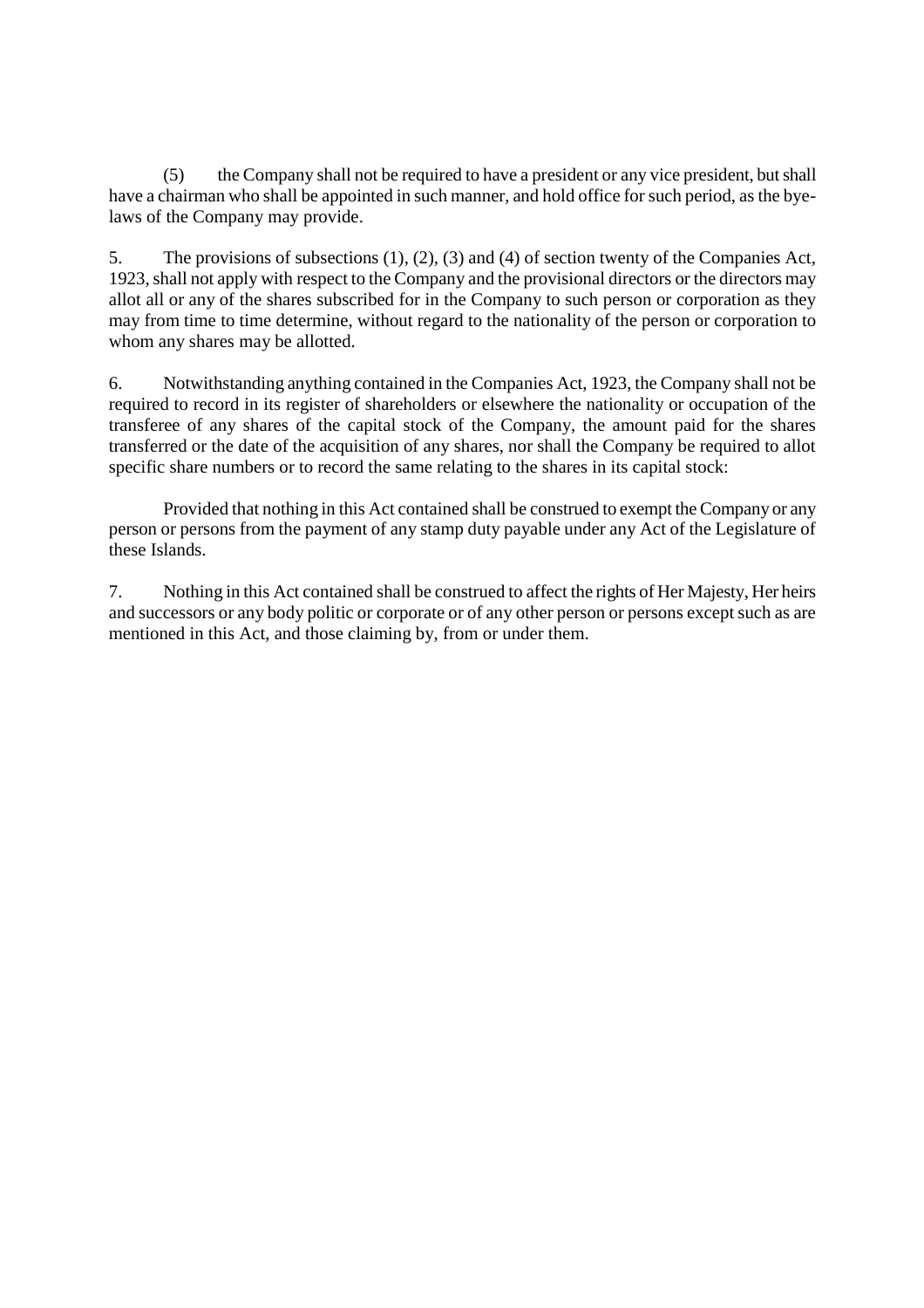#### BERMUDA

No. 661 : 1969. Amendment No. 50: 1984

# **THE URSA ENTERPRISES COMPANY (CHANGE OF NAME) ACT, 1970**

 $(20^{th}$  March, 1970)

**WHEREAS** Ursa Enterprises Limited has presented a petition to the Legislature setting forth that it is desirous of changing its name to "Zambia Copper Investments Limited":

**AND WHEREAS** it is deemed expedient to pass an Act in accordance with the prayer of the said petition:

Be it enacted by The Queen's Most Excellent Majesty, by and with the advice and consent of the Legislative Council and the House of Assembly of Bermuda, and by the authority of the same, as follows:-

1. Notwithstanding anything in the Ursa Enterprises Company Act, 1969, the joint stock company incorporated under that Act under the name of "Ursa Enterprises Limited" shall, as from the coming into operation of this Act, be a body corporate under the name of "Zambia Copper Investments Limited" and shall, for all purposes, be known thenceforward by that name.

2. Nothing in this Act contained shall be construed to affect the rights of Her Majesty, Her heirs and successors or of any body politic or corporate or of any other person or persons except such as are mentioned in this Act, and those claiming by, from or under them.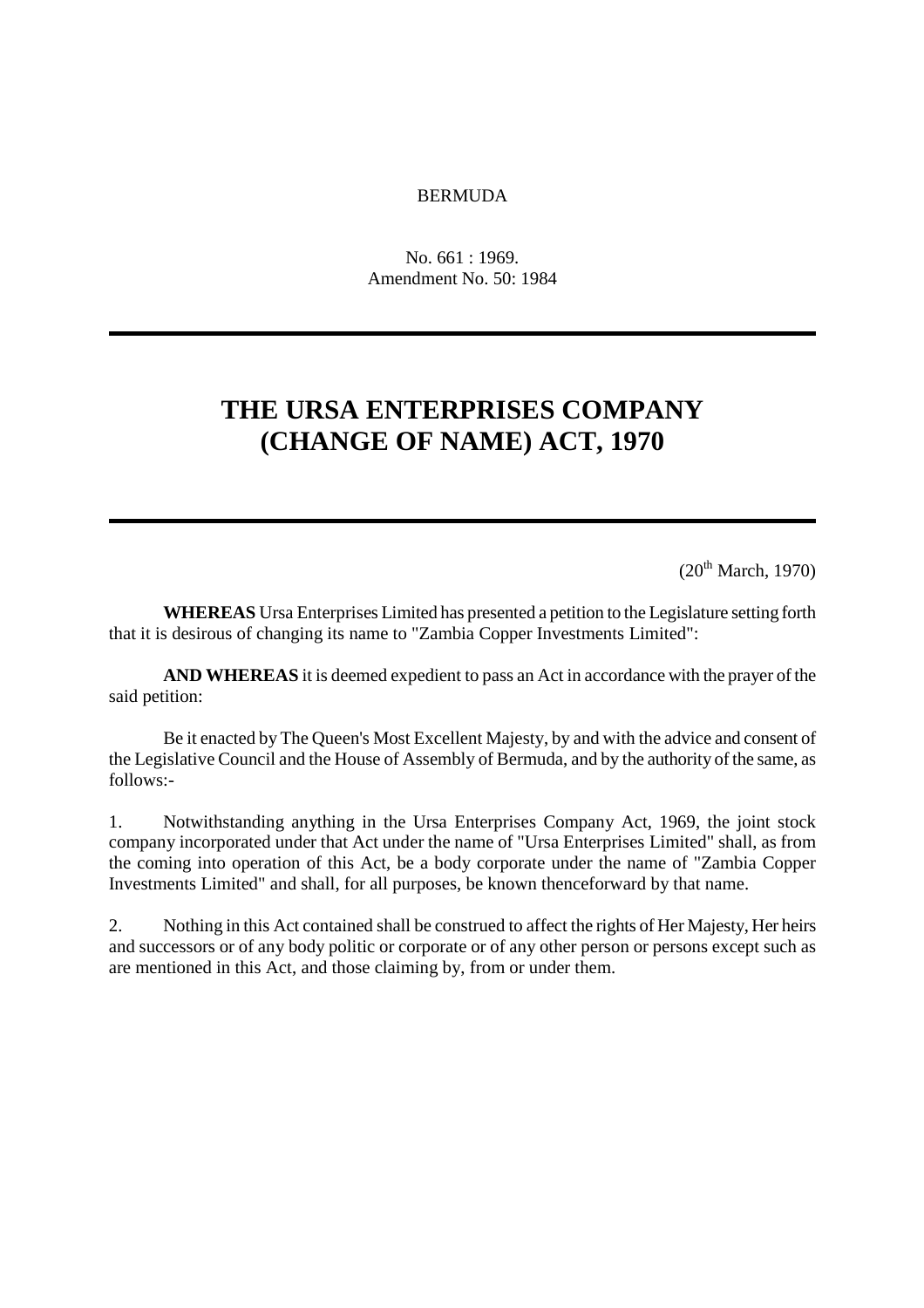# **Bye-Laws**

Adopted by special resolution passed on June 26, 1970 Amended by extraordinary resolutions passed on October 15, 1970, November 14, 1974, November 13, 1984 (which became operative on December 7, 1984), November 9, 1995, May 30, 2000 and September 10, 2002 (which became operative on September 17, 2002). Amended by extraordinary resolution of the members passed on 24th September 2008 Amended Bye-law 76 at Annual General Meeting held on 11<sup>th</sup> October 2012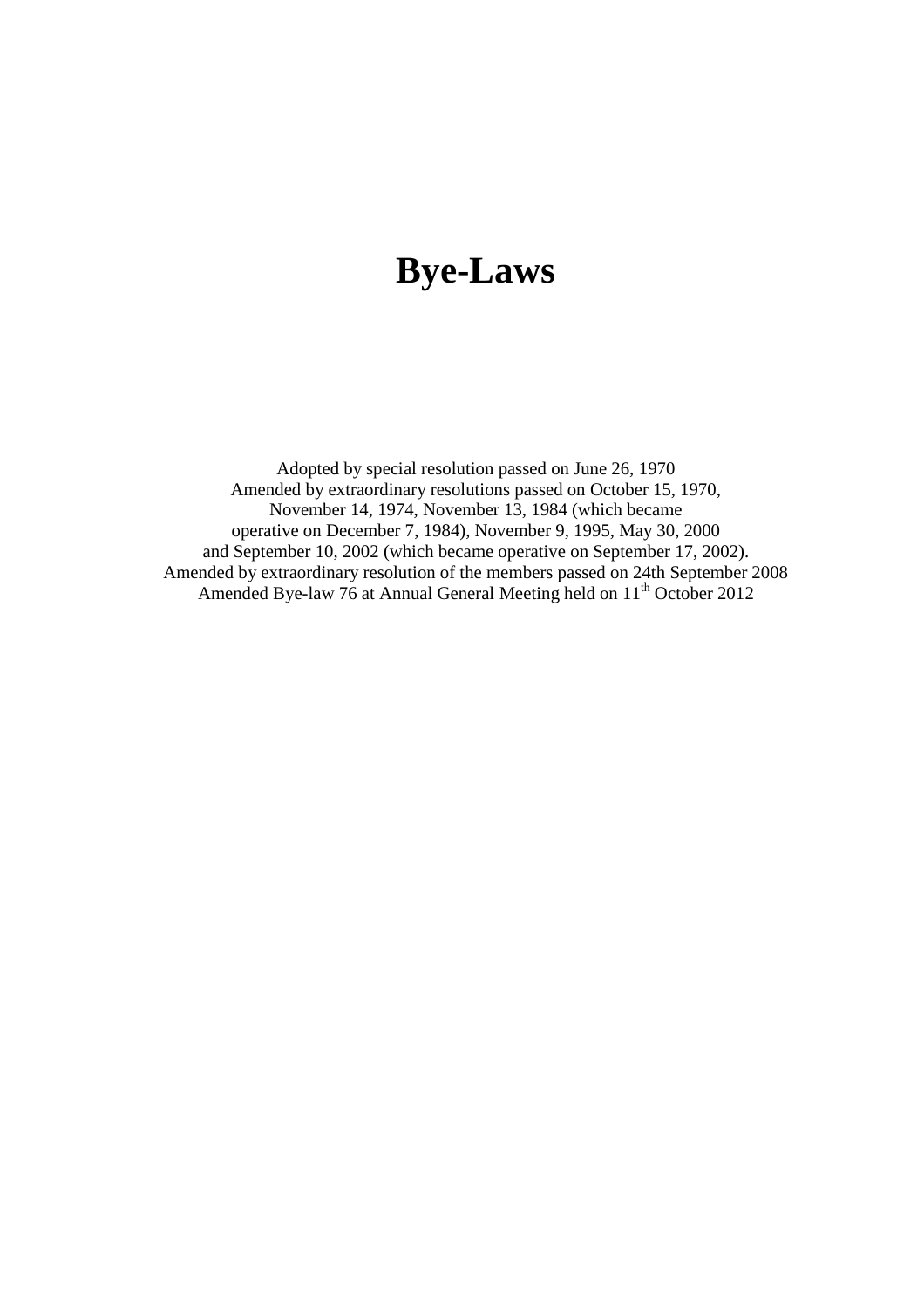#### **BYE-LAWS CONTENTS**

| <b>Heading</b>                         | <b>Bye-Laws</b> | Page           |
|----------------------------------------|-----------------|----------------|
| Accounts                               | 125-127         | 26             |
| Alteration of Bye-Law                  | 137             | 28             |
| Audit                                  | 128-130         | 26             |
| <b>Authentification of Documents</b>   | 110             | 23             |
| <b>Borrowing Powers</b>                | 99-102          | 20             |
| <b>Business</b>                        | $2 - 3$         | $\overline{2}$ |
| Capitalisation of Profits and Reserves | 122             | 25             |
| Corporations Acting by Representatives | 72              | 15             |
| Directors                              | 74-81           | 15             |
| Alternate                              | 87              | 17             |
| Appointment and Retirement of          | 82-86           | 16             |
| General Powers of                      | 103-108         | 21             |
| Proceedings of                         | 88-98           | 18             |
| Dividends                              | 112-121         | 23             |
| <b>General Meetings</b>                | 48-49           | 10             |
| Notice of                              | 50-53           | 11             |
| Proceedings at                         | 54-62           | 12             |
| Indemnity                              | 135-136         | 28             |
| Interpretation                         | $\mathbf{1}$    | $\mathbf{1}$   |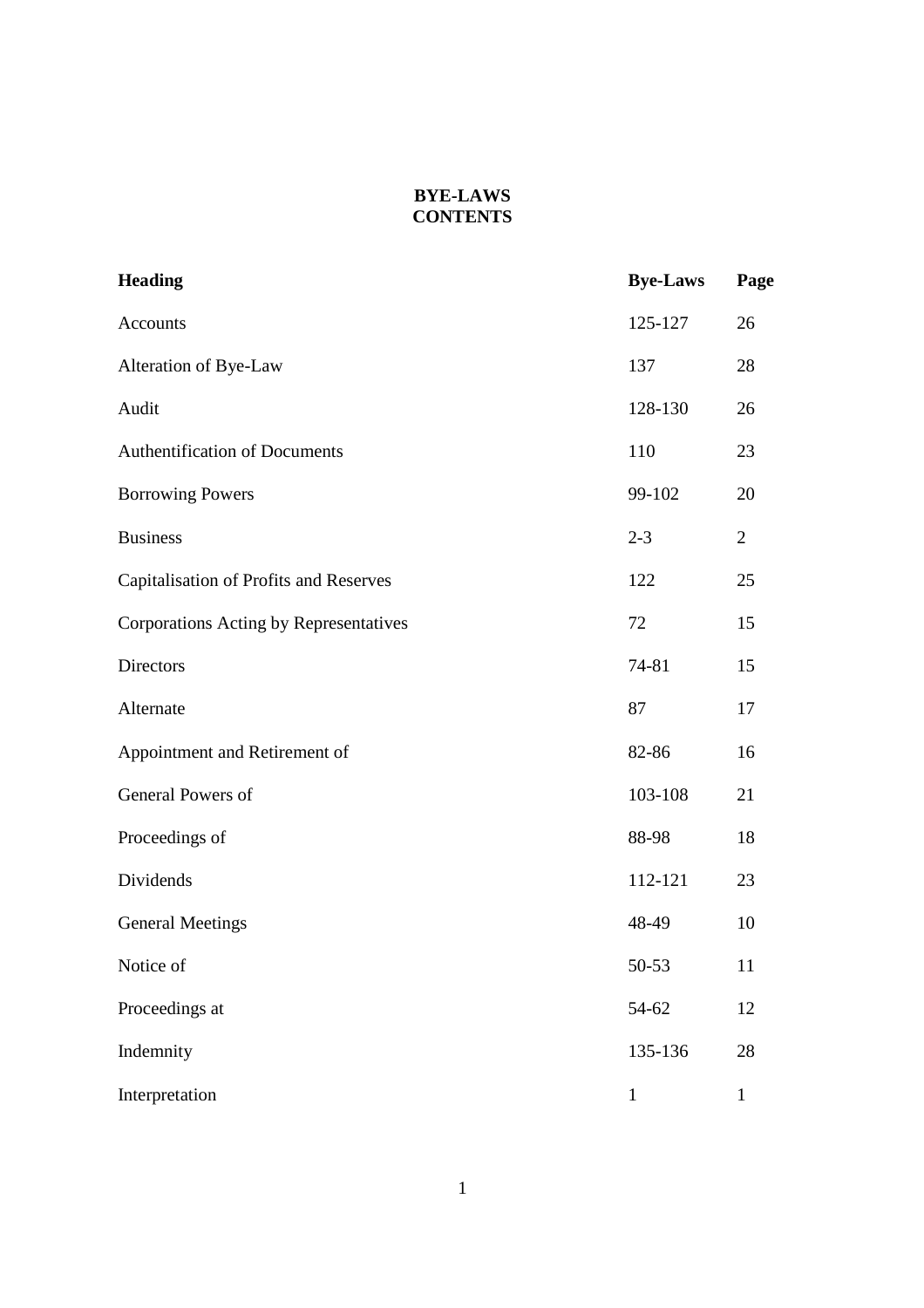| Minutes and Books         | 123-124        | 25             |
|---------------------------|----------------|----------------|
| <b>Notices</b>            | 131-133        | 27             |
| Officers                  | 73             | 15             |
| Reserves                  | 111            | 23             |
| Seal                      | 109            | 22             |
| Share Capital             | $\overline{4}$ | $\overline{2}$ |
| Alteration of             | $7-9$          | $\mathfrak{Z}$ |
| <b>Shares</b>             | $10 - 14$      | $\overline{4}$ |
| Calls on                  | $20 - 25$      | 6              |
| Forfeiture and Lien       | 26-34          | $\tau$         |
| <b>Share Certificates</b> | $15-19$        | 5              |
| Transfer of               | 35-44          | 8              |
| Transmission of           | 45-47          | 9              |
| Variation of Rights       | $5 - 6$        | $\mathfrak{Z}$ |
| <b>Votes of Members</b>   | 63-71          | 13             |
| Winding Up                | 134            | 28             |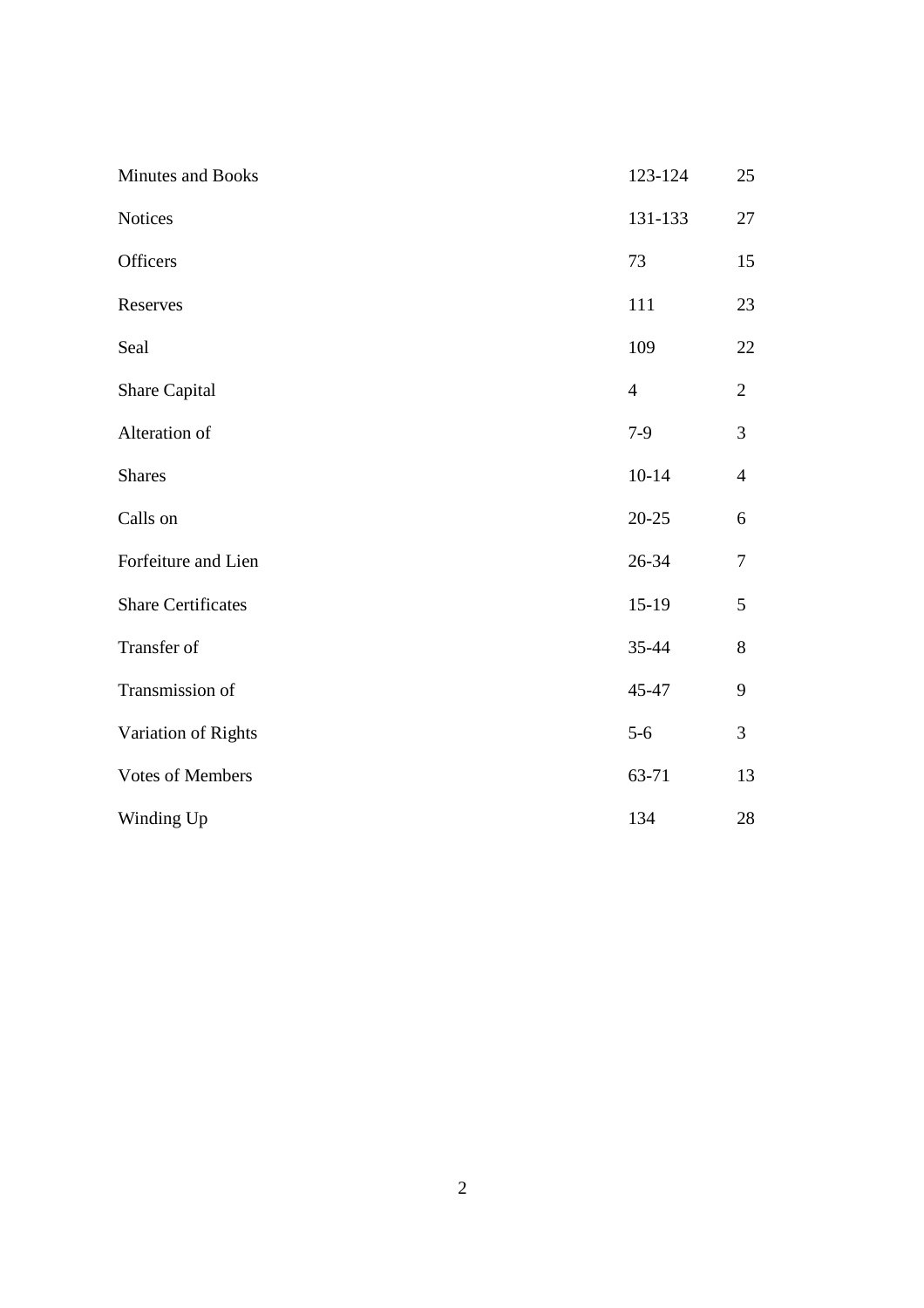### **Bye-Laws of**

# **ZCI Limited**

#### **INTERPRETATION**

1. In these bye-laws (if not inconsistent with the subject or context) the words and expressions set out in the first column shall bear the meanings set opposite to them respectively:

| <b>WORDS</b>             | <b>MEANINGS</b>                                                                                                                                                                       |
|--------------------------|---------------------------------------------------------------------------------------------------------------------------------------------------------------------------------------|
| The Company              | <b>ZCI</b> Limited                                                                                                                                                                    |
| The Act                  | The Companies Act 1981                                                                                                                                                                |
| The Act of Incorporation | The Ursa Enterprises Company Act, 1969 as amended by The<br>Ursa Enterprises Limited (Change of Name) Act, 1970 and<br>The Ursa Enterprises Company Act, 1969, Amendment Act,<br>1984 |
| These presents           | These bye-laws or other regulations of the Company from<br>time to time in force                                                                                                      |
| Office                   | The registered office of the Company for the time being                                                                                                                               |
| <b>Transfer Office</b>   | The place where the Register of Members is situate for the<br>time being                                                                                                              |
| Seal                     | Any Common Seal of the Company                                                                                                                                                        |
| Month                    | Calendar month                                                                                                                                                                        |
| In writing               | Written or produced by any substitute for writing or partly<br>one and partly another                                                                                                 |
| Dividend                 | Dividend and/or bonus                                                                                                                                                                 |
| Paid                     | Paid or credited as paid                                                                                                                                                              |
| Member                   | Any person who for the time being is the registered holder of<br>shares in the Company                                                                                                |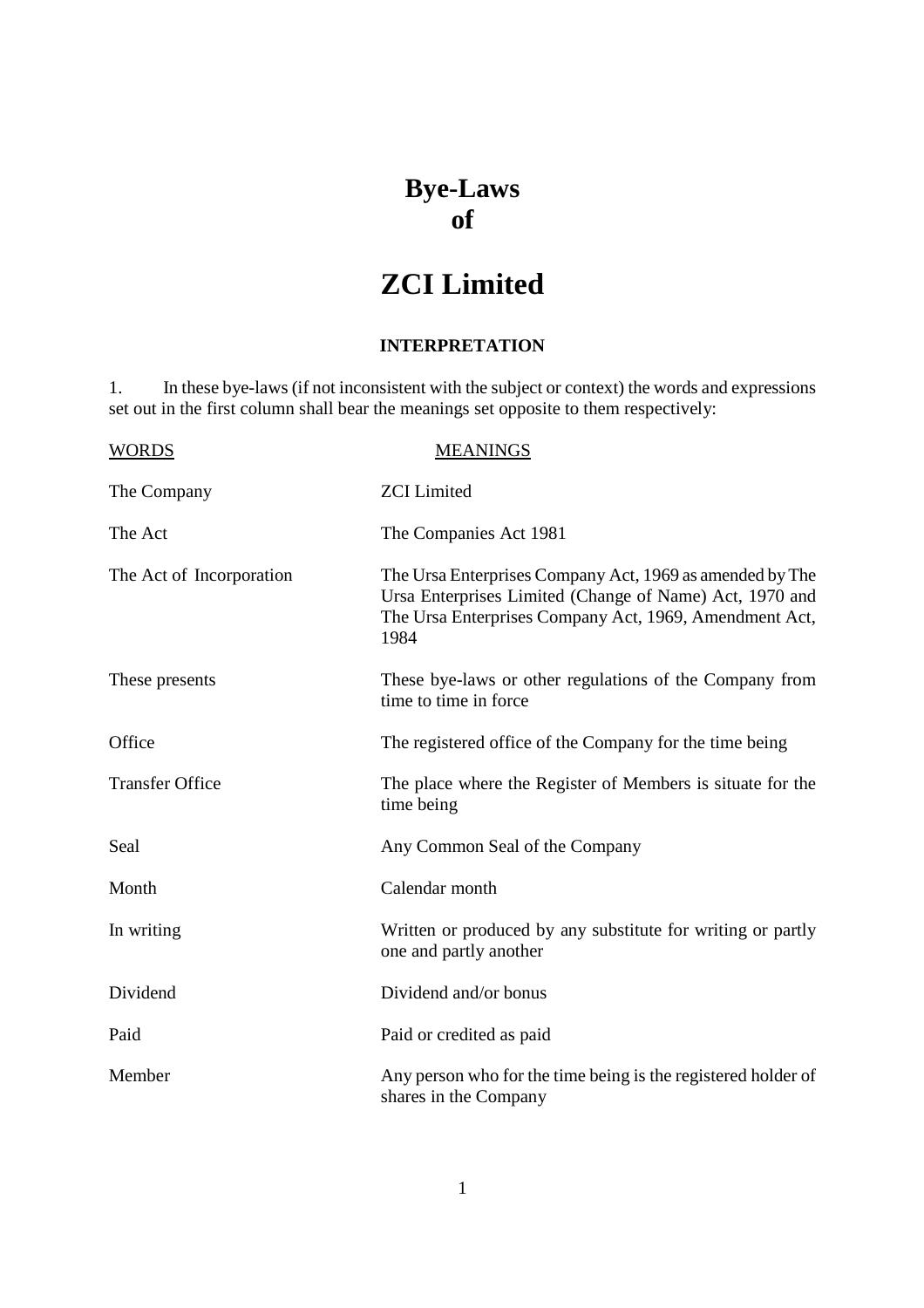#### WORDS MEANINGS

Extraordinary Resolution A resolution passed by a majority of not less than three fourths of the members voting in person or by proxy and entitled so to vote at a meeting of which notice specifying the intention to propose the resolution as an extraordinary resolution has been duly given.

The expressions "debenture" and "debenture-holder" shall include "debenture stock" and "debenture stockholder".

The expression "subsidiary" shall have the meaning ascribed thereto by Section 736 of the Companies Act 1985 of Great Britain.

The expression "Secretary" shall include any person appointed by the Directors to perform any of the duties of the Secretary and where two or more persons are appointed to act as Joint Secretaries shall include any one of those persons.

All such of the provisions of these presents as are applicable to paid-up shares shall apply to stock, and the words "share" and "shareholder" shall be construed accordingly.

Words importing the singular number only include the plural number and *vice versa.*

Words importing the masculine gender only include the feminine gender.

Words importing persons include corporations.

Save as aforesaid any words or expressions defined in the Act shall (if not inconsistent with the subject or context) bear the same meaning in these presents.

#### **BUSINESS**

2. Any branch or kind of business which by the Act of Incorporation or these presents is either expressly or by implication authorised to be undertaken by the Company, may be undertaken by the Directors at such time or times as they shall think fit.

3. Any such branch or kind of business may be suffered by them to be in abeyance whether or not actually commenced, so long as the Directors may deem it expedient not to commence or proceed with such branch or kind of business.

#### **SHARE CAPITAL**

4. (a) The share capital of the Company at the date of the adoption of this bye-law is BD\$31,212,000 divided into 130,000,000 ordinary shares of 24 Bermudian cents each and 50,000 deferred shares of 24 Bermudian cents each.

(b) The deferred shares in the capital of the Company shall not confer any right to participate in profits or assets of the Company other than the right to receive on the winding up of the Company (subject to the special rights attached to any class of shares hereafter issued) the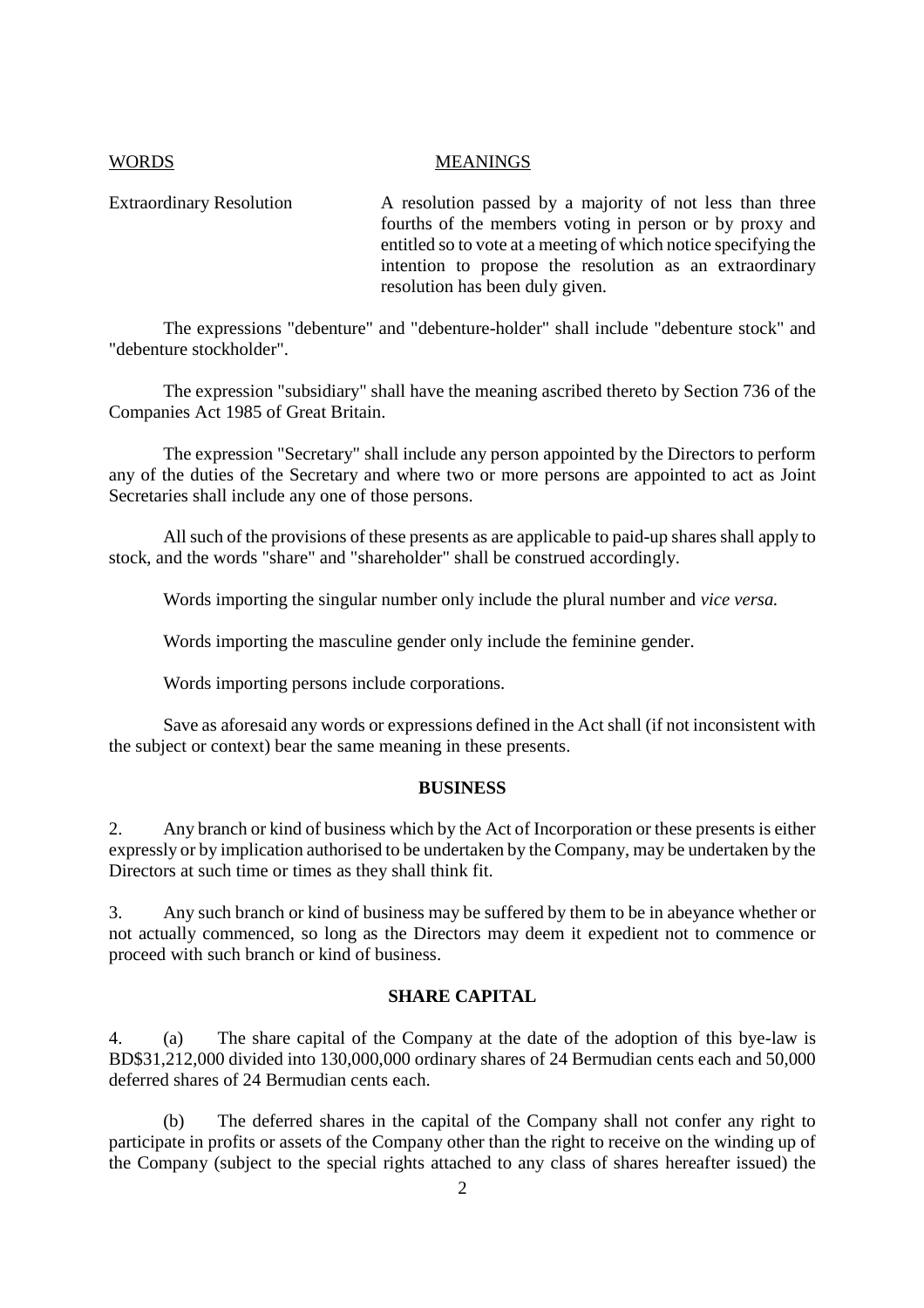amount paid up or credited as paid up thereon for which purpose only such shares shall rank *pari passu* (up to the amount of 24 Bermudian cents only) with the ordinary shares.

#### **VARIATION OF RIGHTS**

5. Whenever the share capital of the Company is divided into different classes of shares, the special rights attached to any class may, subject to the provisions of the Act, be varied or abrogated either with the consent in writing of the holders of three fourths of the issued shares of the class or with the sanction of an Extraordinary Resolution passed at a separate General Meeting of the holders of the shares of the class (but not otherwise) and may be so varied or abrogated either whilst the Company is a going concern or during or in contemplation of a winding-up. To every such separate General Meeting all the provisions of these presents relating to General Meetings of the Company and to the proceedings thereat shall *mutatis mutandis* apply, except that the necessary quorum shall be three persons at least holding or representing by proxy one third in nominal amount of the issued shares of the class (but so that if at any adjourned meeting a quorum as above defined is not present, any two holders of shares of the class present in person or by proxy shall be a quorum) and that any holder of shares of the class present in person or by proxy may demand a poll and that every such holder shall on the poll have one vote for every share of the class held by him. The foregoing provisions of this bye-law shall apply to the variation or abrogation of the special rights attached to some only of the shares of any class as if the shares concerned and the remaining shares of such class formed separate classes.

6. The special rights attached to any class of shares having preferential rights shall not unless otherwise expressly provided by the terms of issue thereof be deemed to be varied by the creation or issue of further shares ranking as regards participation in the profits or assets of the Company in some or all respects *pari passu* therewith but in no respect in priority thereto.

#### **ALTERATION OF SHARE CAPITAL**

7. (a) The Company may from time to time by Extraordinary Resolution increase its capital by such sum to be divided into shares of such amounts as the resolution shall prescribe. All new shares shall be subject to the provisions of these presents with reference to allotment, payment of calls, lien, transfer, transmission, forfeiture and otherwise.

(b) The power contained in the Act of Incorporation for the Company to purchase or otherwise acquire its shares shall be exercisable by the Directors in accordance with the Act upon such terms and subject to such conditions as they think fit.

- 8. (a) The Company may by Extraordinary Resolution:
	- (i) Consolidate and divide all or any of its share capital into shares of larger amount than its existing shares.
	- (ii) Sub-divide its shares, or any of them, into shares of smaller amount than is fixed by the Act of Incorporation (subject, nevertheless, to the provisions of the Act), and so that the resolution whereby any share is sub-divided may determine that, as between the holders of the shares resulting from such subdivision, one or more of the shares may, as compared with the others, have any such preferred, deferred or other special rights, or be subject to any such restrictions, as the Company has power to attach to unissued or new shares.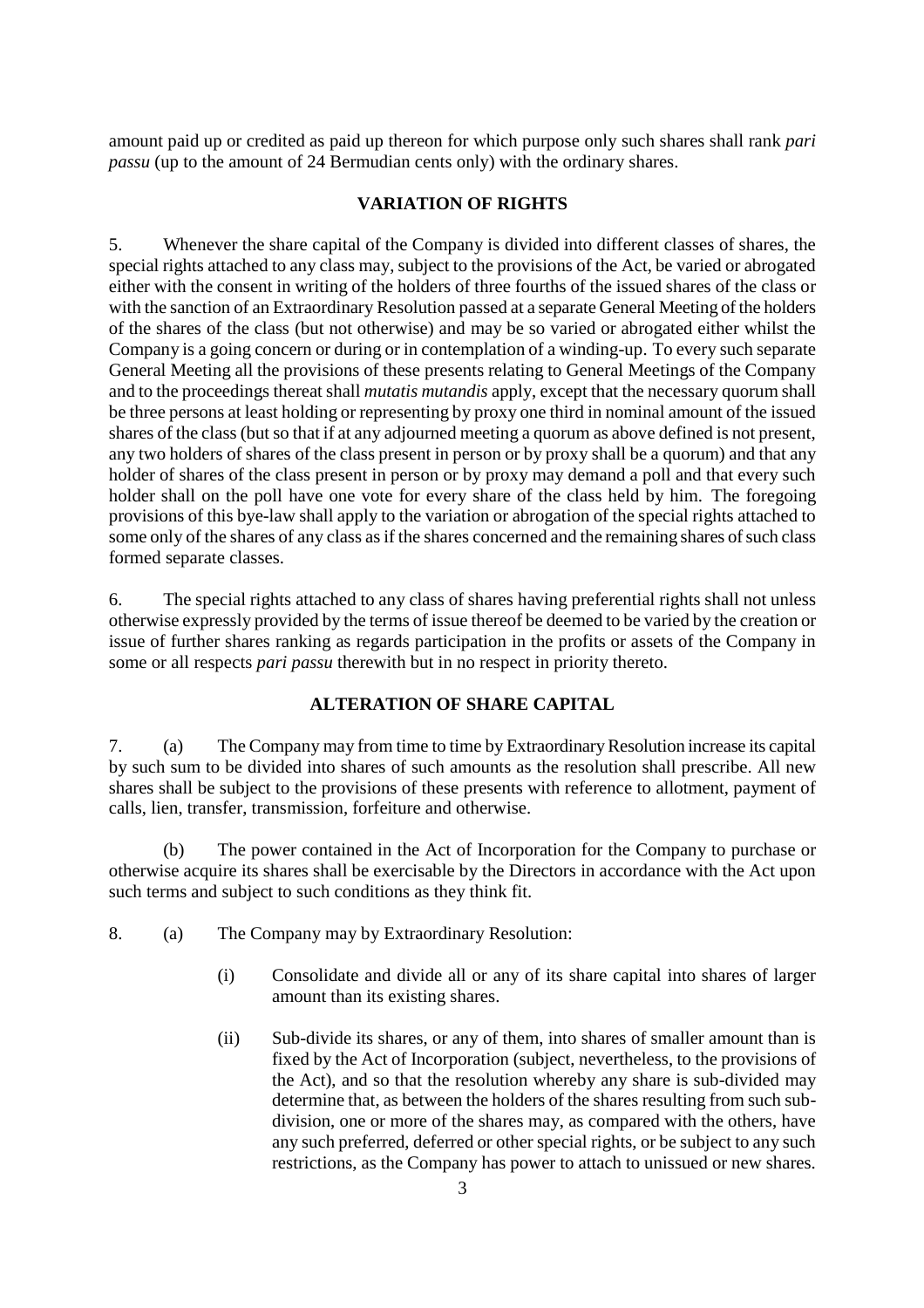(b) Upon any consolidation of fully paid shares into shares of larger amount the Directors may settle any difficulty which may arise with regard thereto and in particular may as between the holders of shares so consolidated determine which shares are consolidated into each consolidated share and in the case of any shares registered in the name of one holder (or joint holders) being consolidated with shares registered in the name of another holder (or joint holders) may make such arrangements for the allocation, acceptance or sale of the consolidated share and for the distribution of any moneys received in respect thereof as may be thought fit and for the purpose of giving effect thereto may appoint some person to transfer the consolidated share or any fractions thereof and to receive the purchase price thereof and any transfer executed in pursuance thereof shall be effective and after such transfer has been registered no person shall be entitled to question its validity.

(c) If, upon any consolidation by the Company of its ordinary shares, there are members holding less than 100 ordinary shares prior to the consolidation taking effect who become entitled to fractions of consolidated shares, then the Company shall, unless such members have elected to retain such fractions, cause the fractions to be aggregated and sold on such basis as the directors may determine and the Company shall account to each member for the proceeds attributable to each member's fraction.

9. The Company may from time to time by Extraordinary Resolution in General Meeting and on complying with the provisions of the Act reduce its Capital by paying off Capital or cancelling Capital which has been lost, or is unrepresented by available assets, or reducing the liability on the shares or otherwise as may seem expedient.

#### **SHARES**

10. Except as required by law, no person shall be recognised by the Company as holding any share upon any trust, and the Company shall not be bound by or compelled in any way to recognize any equitable, contingent, future or partial interest in any share, or any interest in any fractional part of a share, or (except only as by these presents or by law otherwise provided) any other right in respect of any share, except an absolute right to the entirety thereof in the registered holder.

11. Without prejudice to any special rights previously conferred on the holders of any shares or class of shares for the time being issued, any share in the Company may be issued with such preferred, deferred or other special rights, or subject to such restrictions, whether in regard to dividend, return of capital, voting or otherwise, as the Company in General Meeting may from time to time determine and subject to the provisions of the Act the Company may issue preference shares which are, or at the option of the Company are to be liable, to be redeemed.

12. Shares shall whether in the initial or in any increased capital be issued to such person or persons and on such terms and conditions and with such rights and privileges and conditions attached thereto as the Company in General Meeting may determine; provided that the Company may by resolution direct that the shares shall, subject to the provisions of the Act, be issued by the Directors to such person or persons on such terms and conditions and with such rights and privileges and conditions attached thereto as the Directors may determine.

13. The Company may on any issue of shares pay such brokerage as the Directors may determine provided that the net amount received by the Company shall not be less than the par value of such shares.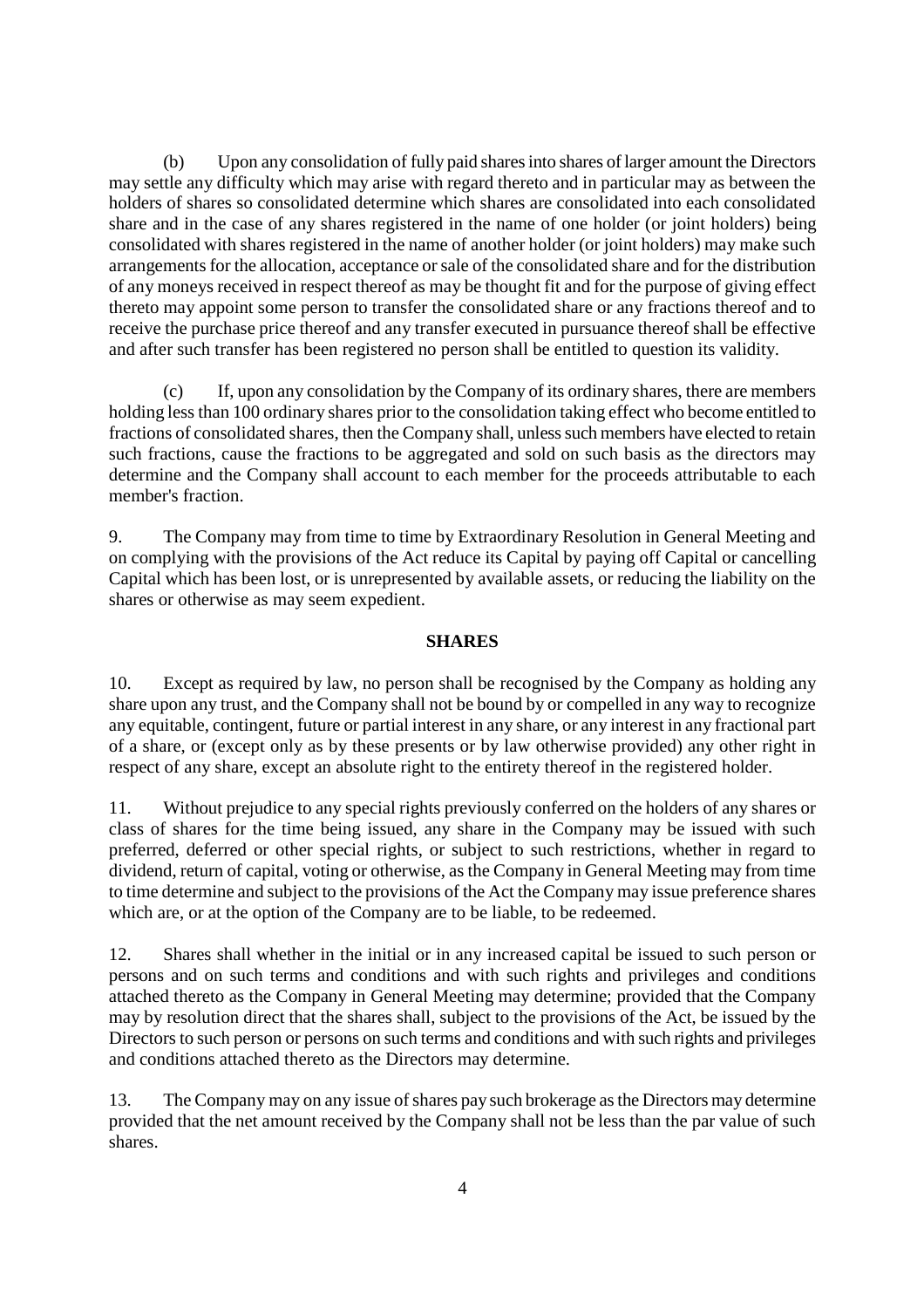14. The Directors may at any time after the allotment of any share but before any person has been entered in the Register of Members as the holder recognize a renunciation thereof by the allottee in favour of some other person and may accord to any allottee of a share a right to effect such renunciation upon and subject to such terms and conditions as the Directors may think fit to impose.

#### **SHARE CERTIFICATES**

15. Every share certificate shall be issued under Seal (or, in the case of shares on any Local Register, under an official seal for use in the relevant territory) and shall specify the number and class of shares to which it relates and the amount paid up thereon. No certificate shall be issued representing shares of more than one class.

16. In the case of a share held jointly by several persons the Company shall not be bound to issue more than one certificate therefor and delivery of a certificate to one of the joint holders shall be sufficient delivery to all.

17. Any person (subject as aforesaid) whose name is entered in the Register of Members in respect of any shares of any one class upon the issue or transfer thereof shall be entitled without payment to a certificate thereof.

18. Where part only of the shares comprised in a share certificate are transferred the old certificate shall be cancelled and a new certificate for the balance of such shares issued in lieu without charge.

19. (a) Any two or more certificates representing shares of any one class held by any Member may at his request be cancelled and a single new certificate for such shares issued in lieu without charge.

(b) The Company may if the Directors so agree issue to any Member who surrenders for cancellation a share certificate representing shares held by him two or more share certificates representing such shares in such proportions as he may specify, subject to the payment by him of such fee (if any) not exceeding 30 cents for each certificate after the first as the Directors may determine.

(c) If a share certificate shall be damaged or defaced or alleged to have been lost, stolen or destroyed a new certificate representing the same shares shall be issued without charge to the holder upon request subject to delivery up of the old certificate or (if alleged to have been lost, stolen or destroyed) compliance with such conditions as to evidence and indemnity and the payment of outof-pocket expenses of the Company in connection with the request as the Directors may think fit.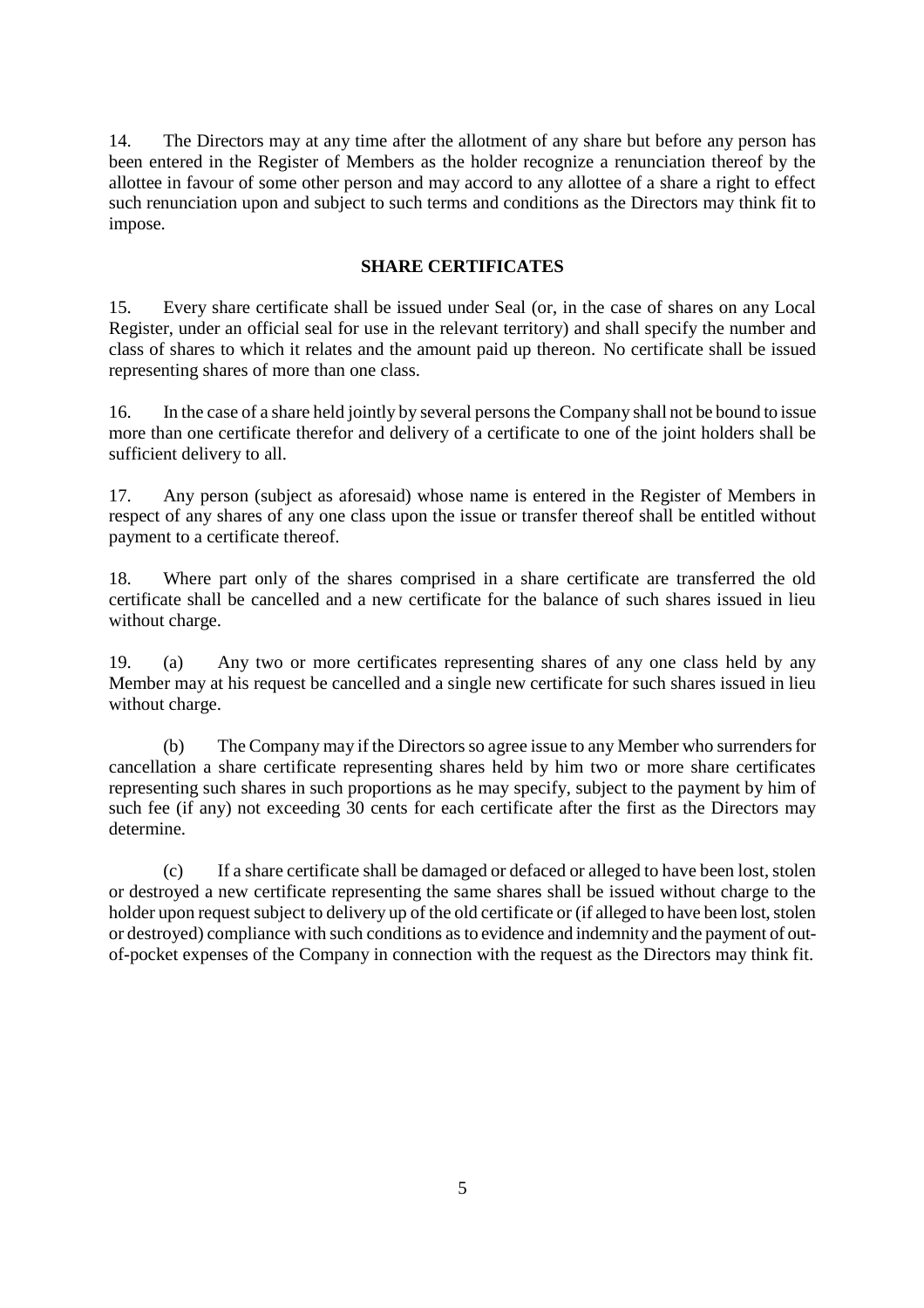(d) In the case of shares held jointly by several persons any such request may be made by any one of the joint holders.

#### **CALLS ON SHARES**

20. The Directors may from time to time make calls upon the Members in respect of any moneys unpaid on their shares (whether on account of the nominal value of the shares or by way of premium) and not by the terms of issue thereof made payable at fixed times. Each Member shall (subject to receiving at least fourteen days' notice specifying the time or times and place of payment) pay to the Company at the time or times and place so specified or at any Local Office the amount called on his shares. The joint holders of a share shall be jointly and severally liable to pay all calls in respect thereof. A call may be revoked or postponed as the Directors may determine.

21. A call shall be deemed to have been made at the time when the resolution of the Directors authorizing the call was passed and may be made payable by instalments.

22. If a sum called in respect of a share is not paid before or on the day appointed for payment thereof, the person from whom the sum is due shall pay interest on the sum from the day appointed for payment thereof to the time of actual payment at such rate (not exceeding 7 per cent per annum) as the Directors determine but the Directors shall be at liberty in any case or cases to waive payment of such interest wholly or in part.

23. Any sum (whether on account of the nominal value of the share or by way of premium) which by the terms of issue of a share becomes payable upon allotment or at any fixed date shall for all purposes of these presents be deemed to be a call duly made and payable on the date on which by the terms of issue the same becomes payable. In case of non-payment all the relevant provisions of these presents as to payment of interest and expenses, forfeiture or otherwise shall apply as if such sum had become payable by virtue of a call duly made and notified.

24. The Directors shall not on the issue of shares differentiate between the holders as to the amount of calls to be paid and the times of payment.

25. The Directors may if they think fit receive from any Member willing to advance the same all or any part of the moneys (whether on account of the nominal value of the shares or by way of premium) uncalled and unpaid upon the shares held by him and such payment in advance of calls shall extinguish *pro tanto* the liability upon the shares in respect of which it is made and upon the money so received (until and to the extent that the same would but for such advance be payable) the Company may pay interest at such rate (not exceeding 6 per cent per annum) as the Member paying such sum and the Directors agree upon but the Company shall not pay any dividends in respect thereof.

#### **FORFEITURE AND LIEN**

26. If a Member fails to pay in full any call or instalment of a call on the day appointed for payment thereof, the Directors may at any time thereafter serve a notice on him requiring payment of so much of the call or instalment as is unpaid together with any interest and expenses which may have accrued.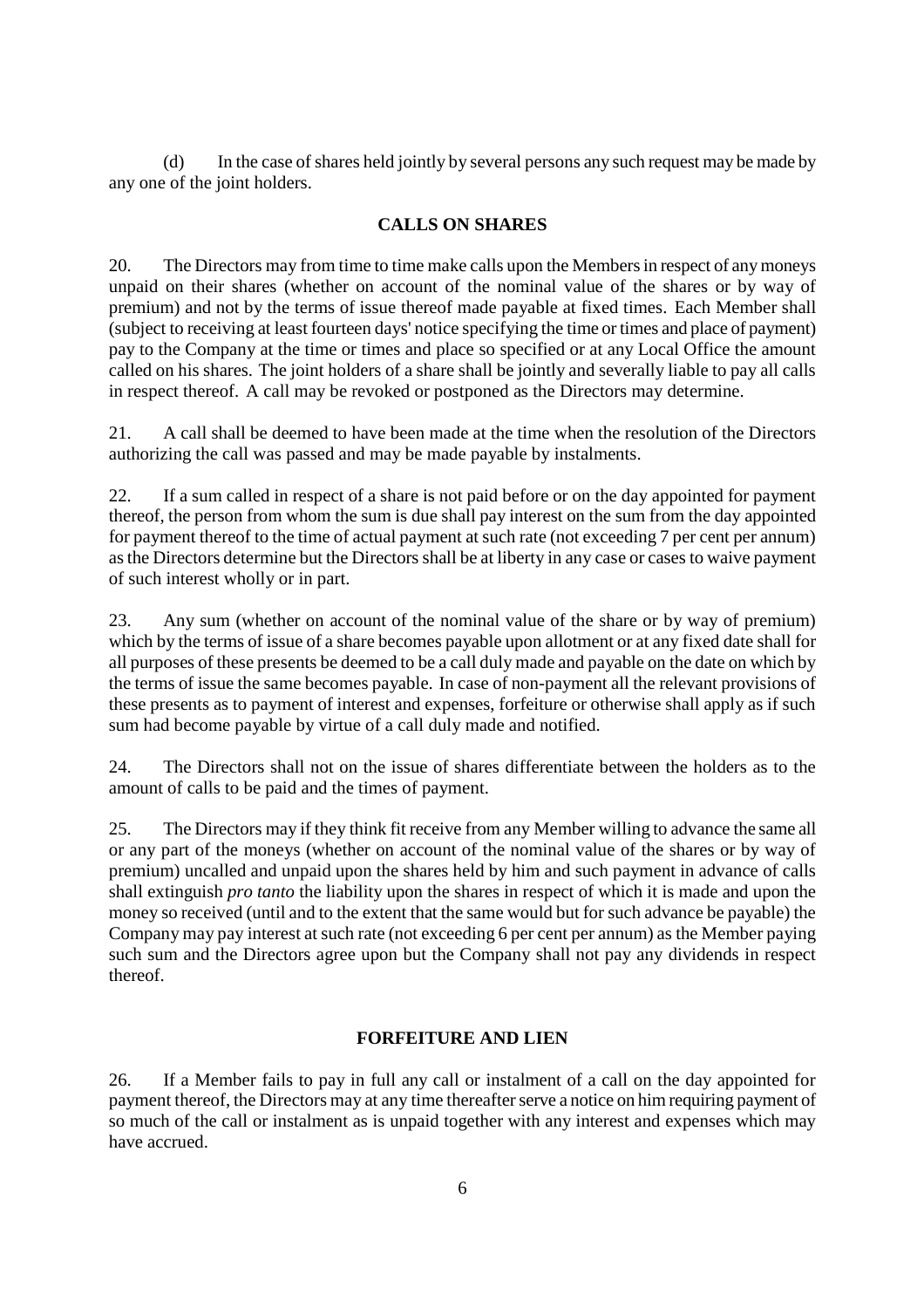27. The notice shall name a further day (not being less than fourteen days from the date of service of the notice) on or before which and the place where the payment required by the notice is to be made, and shall state that in the event of non-payment in accordance therewith the shares on which the call was made will be liable to be forfeited.

28. If the requirements of any such notice as aforesaid are not complied with, any share in respect of which such notice has been given may at any time thereafter, before payment of all calls and interest and expenses due in respect thereof has been made, be forfeited by a resolution of the Directors to that effect. Such forfeiture shall include all dividends declared in respect of the forfeited share and not actually paid before forfeiture. The Directors may accept a surrender of any share liable to be forfeited hereunder.

29. A share so forfeited or surrendered shall become the property of the Company and may be sold, re-allotted or otherwise disposed of either to the person who was before such forfeiture or surrender the holder thereof or entitled thereto or to any other person upon such terms and in such manner as the Directors shall think fit and at any time before a sale, re-allotment or disposition the forfeiture or surrender may be cancelled on such terms as the Directors see fit. The Directors may, if necessary, authorise some person to transfer a forfeited or surrendered share to any such other person as aforesaid.

30. A Member whose shares have been forfeited or surrendered shall cease to be a Member in respect of the shares but shall notwithstanding the forfeiture or surrender remain liable to pay to the Company all moneys which at the date of forfeiture or surrender were presently payable by him to the Company in respect of the shares with interest thereon at 7 per cent per annum (or such lower rate as the Directors may approve) from the date of forfeiture or surrender until payment but the Directors may waive payment of such interest either wholly or in part and the Directors may enforce payment without any allowance for the value of the shares at the time of forfeiture or surrender.

31. The Company shall have a first and paramount lien on every share (not being a fully paid share) for all moneys (whether presently payable or not) called or payable at a fixed time in respect of such share. The Company's lien (if any) on a share shall extend to all dividends payable thereon. The Directors may waive any lien which has arisen and may resolve that any share shall for some limited period be exempt wholly or partially from the provisions of this bye-law.

32. The Company may sell in such manner as the Directors think fit any share on which the Company has a lien, but no sale shall be made unless some sum in respect of which the lien exists is presently payable nor until the expiration of fourteen days after a notice in writing stating and demanding payment of the sum presently payable and giving notice of intention to sell in default shall have been given to the holder for the time being of the share or the person entitled thereto by reason of his death or bankruptcy.

33. The net proceeds of such sale after payment of the costs of such sale shall be applied in or towards payment or satisfaction of the debts or liabilities in respect whereof the lien exists so far as the same are presently payable and any residue shall (subject to a like lien for debts or liabilities not presently payable as existed upon the shares prior to the sale) be paid to the person entitled to the shares at the time of the sale. For giving effect to any such sale the Directors may authorise some person to transfer the shares sold to the purchaser.

34. A statutory declaration in writing that the declarant is a Director or the Secretary of the Company and that a share has been duly forfeited or surrendered or sold to satisfy a lien of the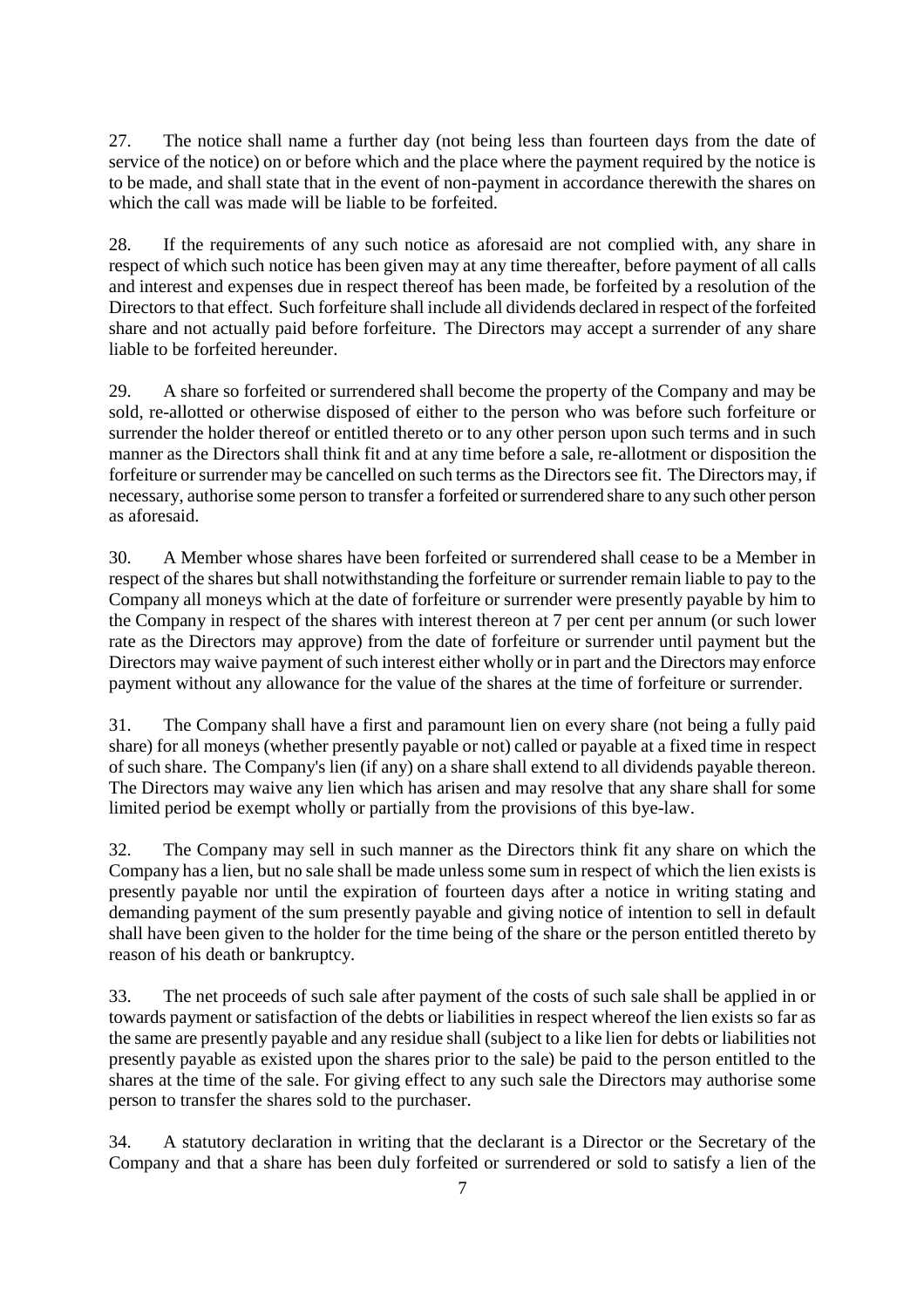Company on a date stated in the declaration shall be conclusive evidence of the facts therein stated as against all persons claiming to be entitled to the share. Such declaration and the receipt of the Company for the consideration (if any) given for the share on the sale, re-allotment or disposal thereof together with the share certificate delivered to a purchaser or allottee thereof shall (subject to the execution of a transfer if the same be required) constitute a good title to the share and the person to whom the share is sold, re-allotted or disposed of shall be registered as the holder of the share and shall not be bound to see to the application of the purchase money (if any) nor shall his title to the share be affected by any irregularity or invalidity in the proceedings in reference to the forfeiture, surrender, sale, re-allotment or disposal of the share.

#### **TRANSFER OF SHARES**

35. All transfers of shares may be effected by transfer in writing in any usual or common form or in any other form acceptable to the Directors and may be under hand only. The instrument of transfer shall be signed by or on behalf of the transferor and (except in the case of fully-paid shares) by or on behalf of the transferee. The transferor shall remain the holder of the shares concerned until the name of the transferee is entered in the Register of Members in respect thereof.

36. Registers of Transfers of shares shall be kept in Bermuda and at such place or places as the Directors may from time to time prescribe. The Directors may appoint Registrars or transfer agents in such place or places to whom the Directors may delegate all or any of their powers, authorities and discretions with regard to the registration of transfers and the keeping of Registers and other records required by the Act to be kept in relation thereto. The registers of shares shall be kept in such manner as to show at all times the shareholders of the Company for the time being, and the shares respectively held by them. The registers of shareholders shall be open to inspection at the office of the Company between 10.00 a.m. and 12 noon on every weekday except Saturdays and public holidays.

37. Instruments of transfer shall be lodged at the place where the Register of Transfersrelating to the shares comprised therein is for the time being kept or at such other place as the Directors may prescribe, accompanied by the relative share certificate and any such other evidence as the Directors or other person in charge of such Register may require to prove the title of the transferor or his right to make the transfer, and the transferee shall (subject to the power of the Directors to decline to register transfers) be registered as a Member in respect of such shares.

38. The registration of transfers may be suspended at such times and for such periods as the Directors may from time to time determine and either generally or in respect of any class of shares. The Register of Members shall not be closed for more than thirty days in any year.

39. All Powers of Attorney and other authorities granted by Members for the purpose of transferring shares which may be lodged, produced or exhibited to the Company, or any of its proper officers, shall, as between the Company and the grantor of such powers, be taken and deemed to continue and remain in full force and effect, and the Company may allow the same to be acted upon, until such time as express notice in writing of the revocation of the same shall have been given and lodged at the place where the Register of Transfers relating to the shares to be transferred is for the time being kept or such other place as the Directors may prescribe. Even after the giving and lodging of such notice the Company shall be entitled to give effect to any instrument signed under the Power of Attorney and certified by any officer of the Company as being in order before the giving and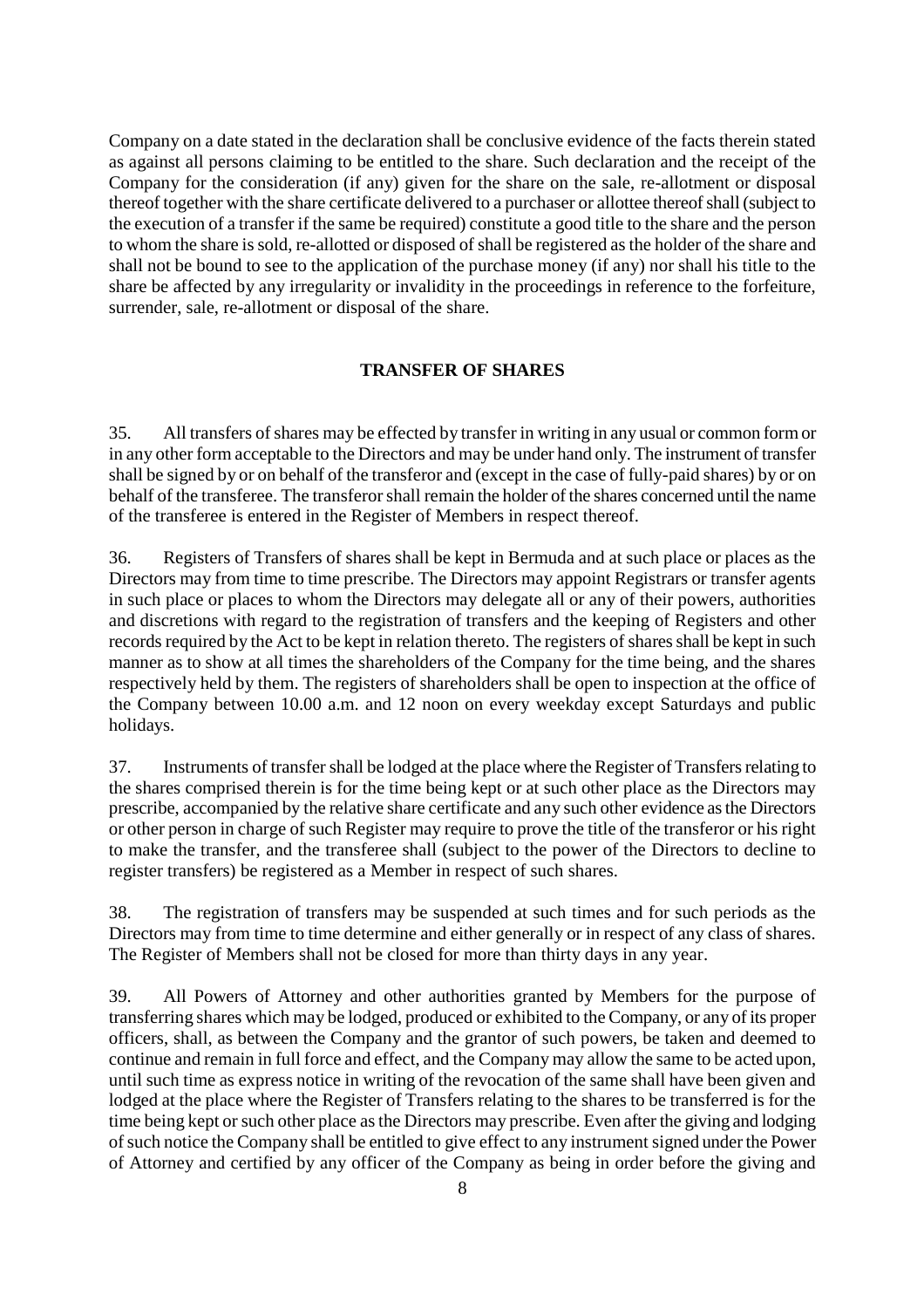lodging of such notice. The Company shall not be bound to allow the exercise of any act or matter by an agent for a Member unless a duly certified copy of such agent's authority be produced and filed with the Company.

40. The Directors may in their absolute discretion and without assigning any reason therefor decline to register any transfer of shares (not being fully paid shares). The Directors may also refuse to register a transfer of shares (whether fully paid or not) in favour of more than four persons jointly.

41. If the Directors refuse to register a transfer they shall within two months after the date on which the transfer was lodged with the Company send to the transferee notice of the refusal.

42. The Directors may decline to recognise any instrument of transfer unless the instrument of transfer is in respect of only one class of share and is deposited in accordance with the provisions of Bye-Law 37.

43. All instruments of transfer which shall be registered shall be retained by the Company, but any instrument of transfer which the Directors may decline to register shall (except in the case of fraud) be returned to the person depositing the same.

44. No fee will be charged by the Company in respect of the registration of any instrument of transfer or probate or letters of administration or certificate of marriage or death or notice in lieu of distringas or power of attorney or other document relating to or affecting the title to any shares or otherwise for making any entry in the Register of Members affecting the title to any shares.

### **TRANSMISSION OF SHARES**

45. In case of the death of a shareholder the survivors or survivor where the deceased was a joint holder, and the executors or administrators of the deceased where he was a sole or only surviving holder, shall be the only persons recognised by the Company as having any title to his interest in the shares, but nothing in this bye-law shall release the estate of a deceased holder (whether sole or joint) from any liability in respect of any share held by him.

46. Any person becoming entitled to a share in consequence of the death or bankruptcy of a Member may (subject as hereinafter provided) upon supplying to the Company such evidence as the Directors may reasonably require to show his title to the share either be registered himself as holder of the share upon giving to the Company notice in writing of such desire or transfer such share to some other person. All the limitations, restrictions and provisions of these presents relating to the right to transfer and the registration of transfers of shares shall be applicable to any such notice or transfer as aforesaid as if the death or bankruptcy of the Member had not occurred and the notice or transfer were a transfer executed by such Member.

47. Save as otherwise provided by or in accordance with these presents, a person becoming entitled to a share in consequence of the death or bankruptcy of a Member (upon supplying to the Company such evidence as the Directors may reasonably require to show his title to the share) shall be entitled to the same dividends and other advantages as those to which he would be entitled if he were the registered holder of the share except that he shall not be entitled in respect thereof (except with the authority of the Directors) to exercise any right conferred by membership in relation to meetings of the Company until he shall have been registered as a Member in respect of the share.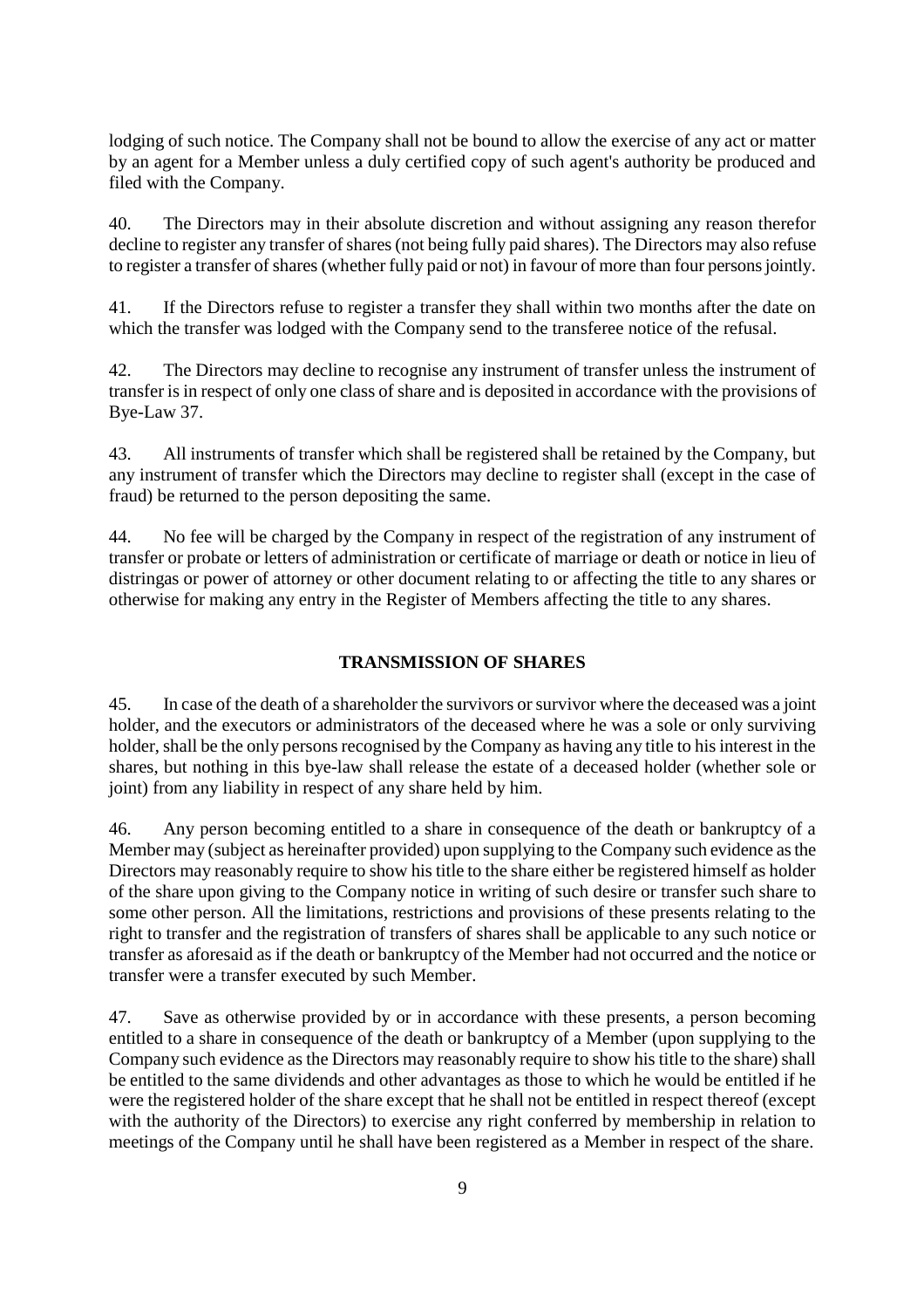#### **GENERAL MEETINGS**

48. An Annual General Meeting shall be held once in every year, at such time (within a period of not more than fifteen months after the holding of the last preceding Annual General Meeting) and place as may be determined by the Directors. All other General Meetings shall be called Special General Meetings.

49. The Directors may, whenever they think fit, convene a Special General Meeting, and the Directors shall forthwith proceed to convene a Special General Meeting if and when required so to do by Members holding not less than one-tenth of such paid-up capital of the Company as at the date of the deposit of the requisition carries the right to vote at General Meetings of the Company. The requisition shall state the objects of the meeting and be signed by the requisitionists and deposited at the Office or the Head Office and may consist of several documents in like form each signed by one or more requisitionists.

If the Directors do not within twenty-one days from the date of the deposit of the requisition proceed duly to convene a meeting the requisitionists or any of them representing more than one-half of the total voting rights of all of them may themselves convene a meeting but any meeting so convened shall not be held after the expiration of three months from the said date. Any reasonable expenses incurred by the requisitionists by reason of the failure of the Directors duly to convene a meeting shall be repaid to the requisitionists by the Company and any sum so repaid shall be retained by the Company out of any sums due or to become due from the Company by way of fees or other remuneration in respect of their services to such of the Directors as were in default.

#### **NOTICE OF GENERAL MEETING**

50. An Annual General Meeting shall be called by twenty-one days' notice in writing at the least and any Special General Meeting by fourteen days' notice in writing at the least. The period of notice shall in each case be exclusive of the day on which it is served or deemed to be served and of the day on which the meeting is to be held and shall be given in manner hereinafter mentioned to all Members other than such as are not under the provisions of these presents entitled to receive such notices from the Company : Provided that a General Meeting notwithstanding that it has been called by a shorter notice than that specified above shall be deemed to have been duly called if it is so agreed :-

- (i) in the case of an Annual General Meeting by all Members entitled to attend and vote thereat ; and
- (ii) in the case of a Special General Meeting by a majority in number of the Members having a right to attend and vote thereat, being a majority together holding not less than 95 per cent in nominal value of the shares giving that right.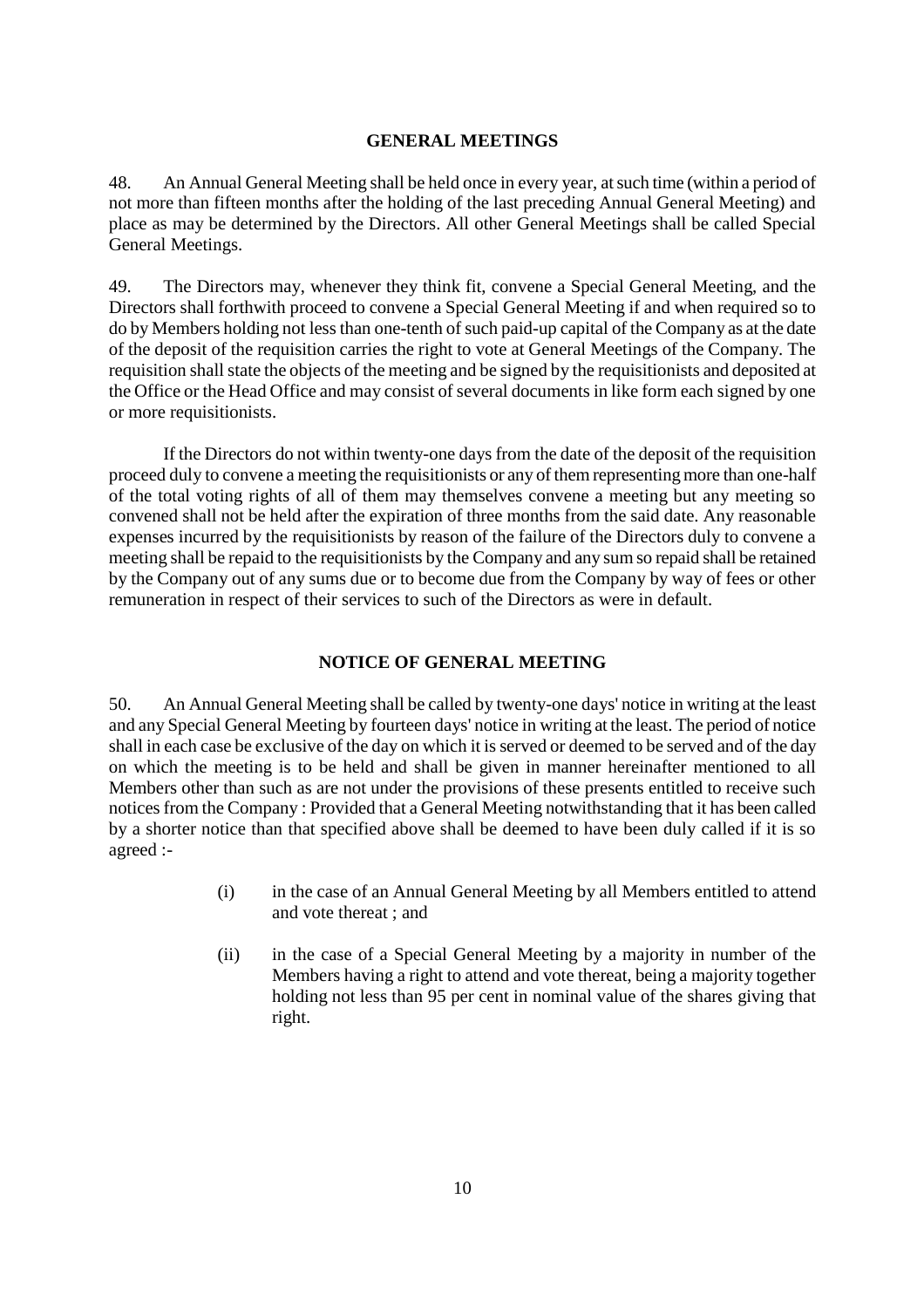Provided also that the accidental omission to give notice to or the non-receipt of notice by any person entitled thereto shall not invalidate the proceedings at any General Meeting.

51. (a) Every notice calling a General Meeting shall specify the place and the day and hour of the meeting, and there shall appear with reasonable prominence in every such notice a statement that a Member entitled to attend and vote is entitled to appoint a proxy to attend and, on a poll, vote instead of him.

(b) In the case of an Annual General Meeting, the notice shall also specify the meeting as such.

(c) In the case of any General Meeting at which business other than routine business is to be transacted, the notice shall specify the general nature of such business ; and if any resolution is to be proposed as an Extraordinary Resolution, the notice shall contain a statement to that effect.

52. Routine business shall mean and include only business transacted at an Annual General Meeting of the following classes, that is to say :-

- (i) declaring dividends ;
- (ii) considering and adopting the accounts, the reports of the Directors and Auditors and other documents required to be annexed to the accounts ;
- (iii) appointing Auditors and fixing the remuneration of the Auditors or determining the manner in which such remuneration is to be fixed ;
- (iv) appointing or re-appointing Directors.

53. The Directors shall on the requisition of Members in accordance with the provisions of the Act, but subject as therein provided :-

- (i) give to Members entitled to receive notice of the next Annual General Meeting, notice of any resolution which may properly be moved and is intended to be moved at that meeting ;
- (ii) circulate to the Members entitled to have notice of any General Meeting, any statement of not more than one thousand words with respect to the matter referred to in any proposed resolution or the business to be dealt with at that meeting.

#### **PROCEEDINGS AT GENERAL MEETINGS**

54. No business shall be transacted at any General Meeting unless a quorum is present at the time when the meeting proceeds to business. Three Members present in person or by proxy and entitled to vote shall be a quorum for all purposes.

55. The Chairman of the Company, failing whom the Deputy Chairman, shall preside as chairman at a General Meeting. If there be no such Chairman or Deputy Chairman, or if at any meeting neither be present within five minutes after the time appointed for holding the meeting and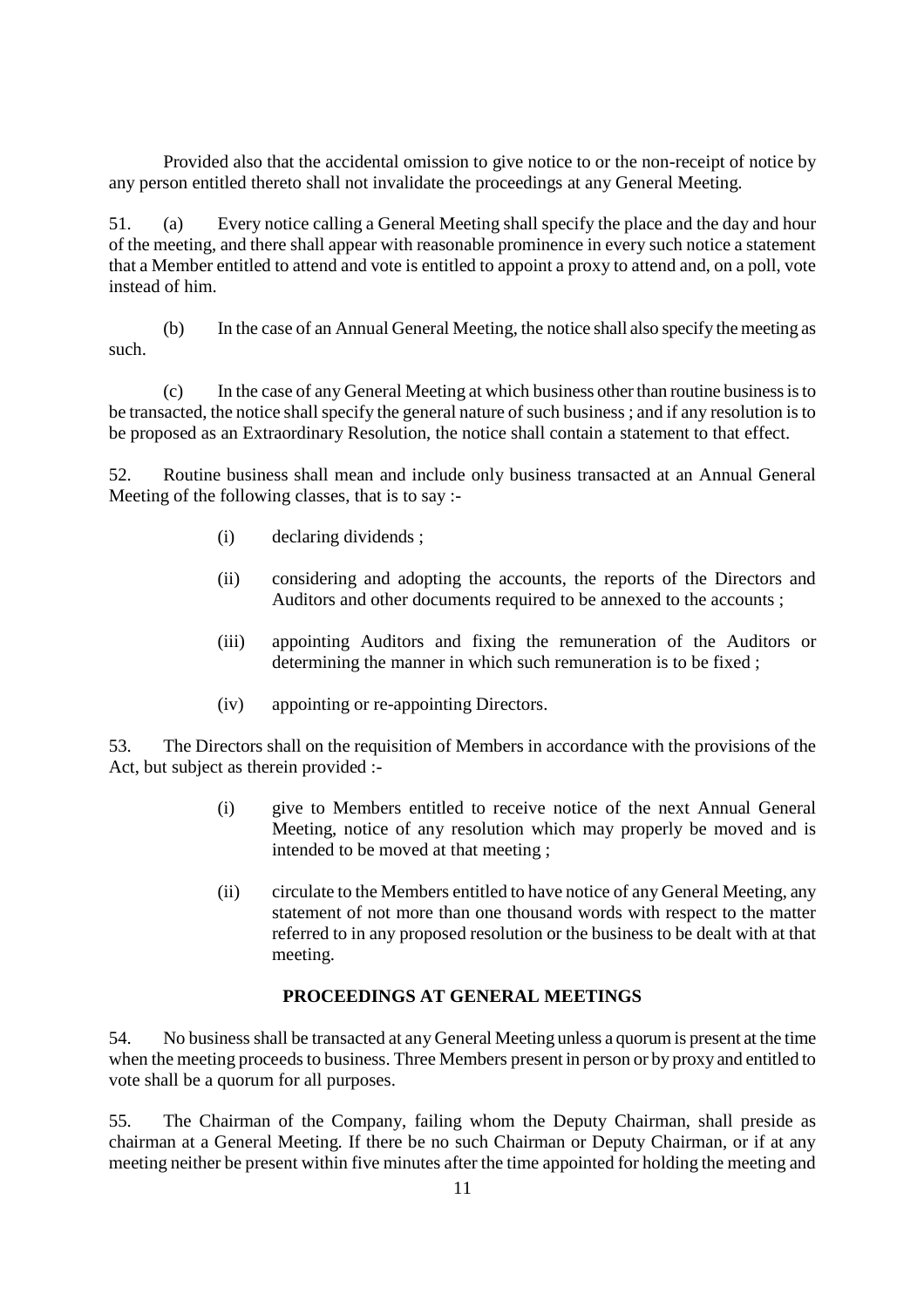willing to act, the Directors present shall choose one of their number (or, if no Director be present or if all the Directors present decline to take the chair, the Members present shall choose one of their number) to be chairman of the meeting.

56. If within five minutes from the time appointed for a General Meeting (or such longer time as the chairman of the meeting may think fit to allow) a quorum is not present, the meeting, if convened on the requisition of Members, shall be dissolved. In any case it shall stand adjourned to the same day in the next week, at the same time and place, or to such day and at such time and place as the chairman of the meeting may determine, and if at such adjourned meeting a quorum is not present within five minutes from the time appointed for the holding of the meeting, the Members present in person or by proxy shall be a quorum.

57. The chairman of the meeting may with the consent of any General Meeting at which a quorum is present (and shall if so directed by the meeting) adjourn the meeting from time to time (or *sine die*) and from place to place, but no business shall be transacted at any adjourned meeting except business which might lawfully have been transacted at the meeting from which the adjournment took place. Where a meeting is adjourned *sine die*, the time and place for the adjourned meeting shall be fixed by the Directors.

58. When a meeting is adjourned for thirty days or more or *sine die*, not less than seven days' notice of the adjourned meeting shall be given in like manner as in the case of the original meeting. Save as aforesaid, it shall not be necessary to give any notice of an adjournment or of the business to be transacted at an adjourned meeting.

59. At any General Meeting a resolution put to the vote of the meeting shall be decided on a show of hands unless a poll is (before or on the declaration of the result of the show of hands) demanded by:

- (i) the chairman of the meeting ; or
- (ii) not less than three Members present in person or by proxy and entitled to vote; or
- (iii) a Member or Members present in person or by proxy and representing not less than one-tenth of the total voting rights of all the Members having the right to vote at the meeting ; or
- (iv) a Member or Members present in person or by proxy and holding shares in the Company conferring a right to vote at the meeting being shares on which an aggregate sum has been paid up equal to not less than one-tenth of the total sum paid up on all the shares conferring that right.

60. A demand for a poll may be withdrawn. Unless a poll be so demanded (and the demand be not withdrawn) a declaration by the chairman of the meeting that a resolution has been carried, or carried unanimously, or by a particular majority, or lost, and an entry to that effect in the minute book, shall be conclusive evidence of that fact without proof of the number or proportion of the votes recorded for or against such resolution. If a poll is duly demanded (and the demand be not withdrawn), it shall be taken in such manner (including the use of ballot or voting paper or tickets) as the chairman of the meeting may direct, and the result of the poll shall be deemed to be the resolution of the meeting at which the poll was demanded. The chairman of the meeting may (and if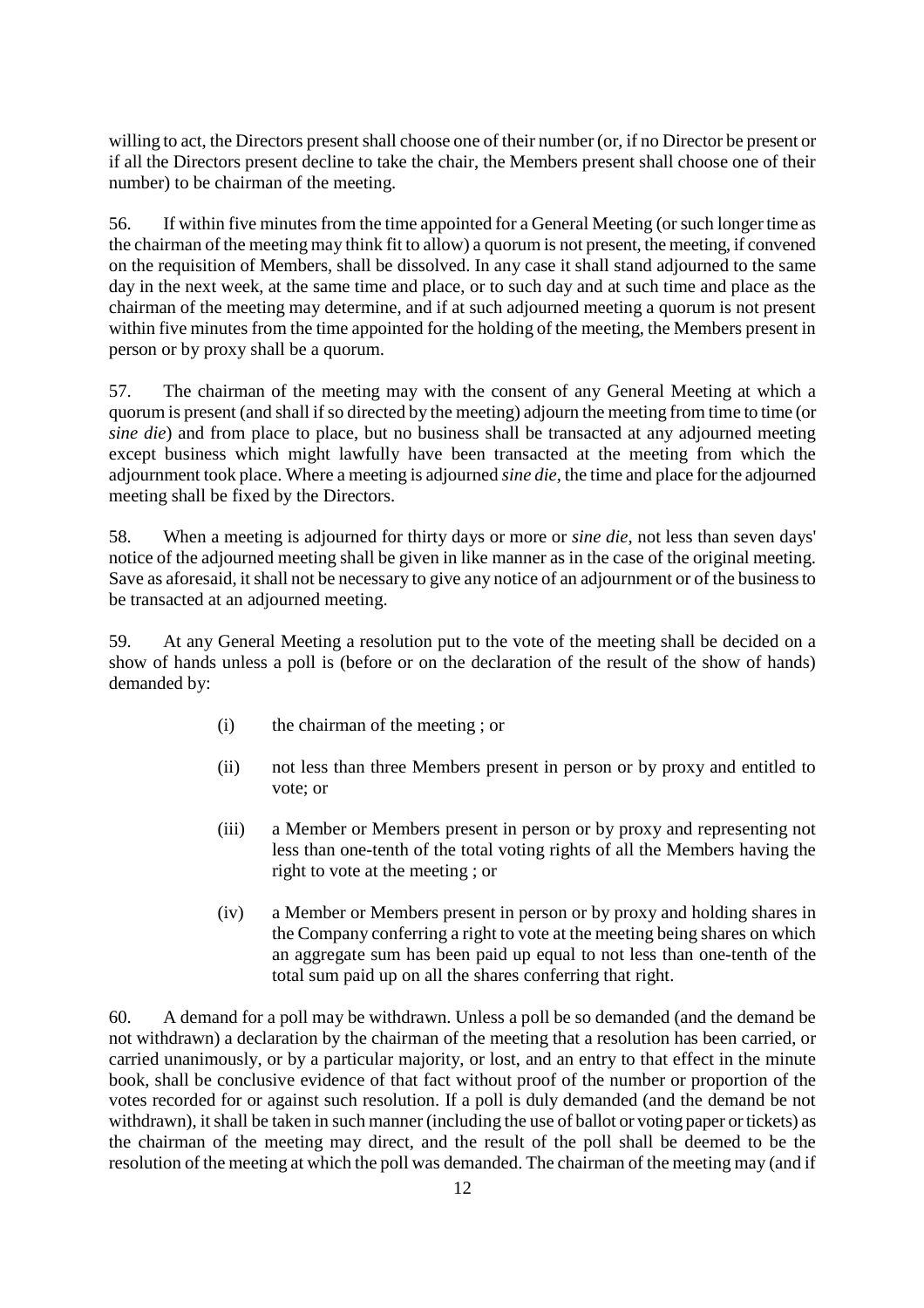so directed by the meeting shall) appoint scrutineers and may adjourn the meeting to some place and time fixed by him for the purpose of declaring the result of the poll.

61. In the case of an equality of votes, whether on a show of hands or on a poll, the chairman of the meeting at which the show of hands takes place or at which the poll is demanded shall be entitled to a casting vote.

62. A poll demanded on the election of a chairman or on a question of adjournment shall be taken forthwith. A poll demanded on any other question shall be taken either immediately or at such subsequent time (not being more than thirty days from the date of the meeting) and place as the chairman may direct. No notice need be given of a poll not taken immediately. The demand for a poll shall not prevent the continuance of the meeting for the transaction of any business other than the question on which the poll has been demanded.

#### **VOTES OF MEMBERS**

63. Subject to any special rights or restrictions as to voting attached by or in accordance with these presents to any class of shares, on a show of hands every Member who is present in person and every person holding a valid proxy at such meeting shall have one vote and on a poll every Member who is present in person or by proxy shall have one vote for every share of which he is the registered holder.

64. In the case of joint holders of a share the vote of the senior who tenders a vote, whether in person or by proxy, shall be accepted to the exclusion of the votes of the other joint holders and for this purpose seniority shall be determined by the order in which the names stand in the Register of Members in respect of the joint holding.

65. Where in Bermuda or elsewhere a receiver or other person (by whatever name called) has been appointed by any court claiming jurisdiction in that behalf to exercise powers with respect to the property or affairs of any Member on the ground (however formulated) of mental disorder, the Directors may in their absolute discretion, upon or subject to production of such evidence of the appointment as the Directors may require, permit such receiver or other person to vote in person or by proxy on behalf of such Member at any General Meeting.

66. No Member shall, unless the Directors otherwise determine, be entitled to vote at a General Meeting either personally or by proxy or to exercise any other rights conferred by membership in relation to meetings of the Company unless all calls or other sums presently payable by him to the Company in respect of shares in the Company have been paid.

67. No objection shall be raised as to the admissibility of any vote except at the meeting or adjourned meeting at which the vote objected to is or may be given or tendered and every vote not disallowed at such meeting shall be valid for all purposes. Any such objection shall be referred to the chairman of the meeting whose decision shall be final and conclusive.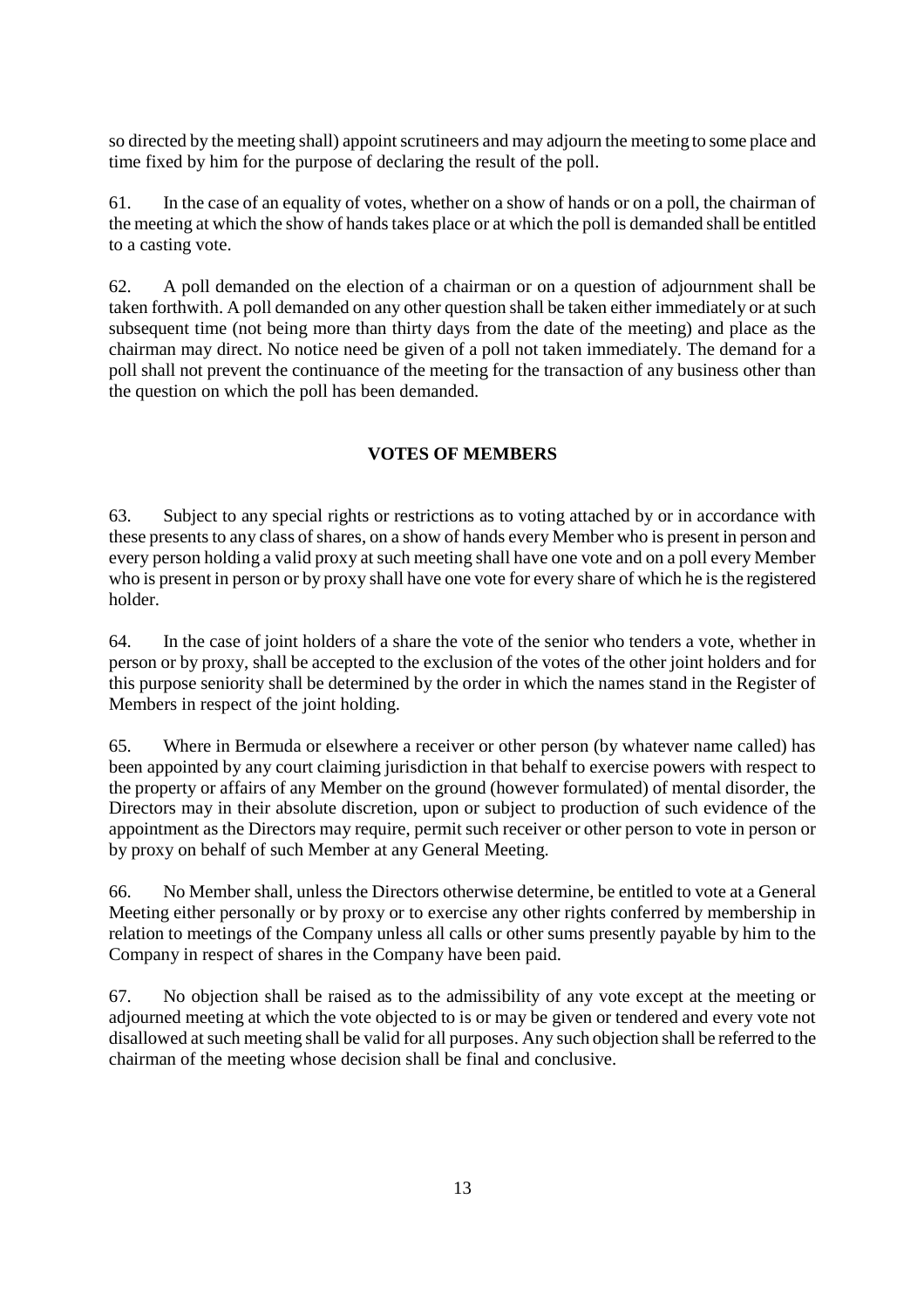68. Votes may be given either personally or by proxy. The instrument appointing a proxy shall be in writing under the hand of the appointor or his attorney, or if such appointor be a corporation under its Common or Official Seal or under the hand of its duly authorised officer. A proxy need not be a Member of the Company.

69. An instrument appointing a proxy must be left at such place or one of such places (if any) as may be specified for that purpose in the notice convening the meeting (or, if no place is so specified, at the place where there is kept the register of transfers relating to the shares in respect of which the proxy is given) not less than forty-eight hours before the time appointed for the holding of the meeting or adjourned meeting or for the taking of the poll at which it is to be used, and in default shall not be treated as valid. Provided that an instrument of proxy relating to more than one meeting (including any adjournment thereof) having once been so delivered for the purposes of any meeting shall not require again to be delivered for the purposes of any subsequent meeting to which it relates.

70. An instrument appointing a proxy shall be deemed to include the right to demand or join in demanding a poll and shall, unless the contrary is stated thereon, be valid as well for any adjournment of the meeting as for the meeting to which it relates.

71. A vote cast by proxy shall not be invalidated by the previous death or insanity of the principal or by the revocation of the appointment of the proxy or of the authority under which the appointment was made provided that no intimation in writing of such death, insanity or revocation shall have been received by the Company at the place appointed for the holding of the meeting at least two hours before the commencement of the meeting or adjourned meeting or the time appointed for the taking of the poll at which the vote is cast.

#### **CORPORATIONS ACTING BY REPRESENTATIVES**

72. Any corporation which is a Member of the Company may appoint such persons as it thinks fit to act as its representative at any meeting of the Company or of any class of Members of the Company. Any person so appointed shall be entitled to exercise the same powers on behalf of such corporation as the corporation could exercise if it were an individual Member of the Company and such corporation shall for the purposes of these presents be deemed to be present in person at any such meeting if a person so authorised is present thereat.

#### **OFFICERS**

73. (a) The Officers of the Company shall consist of a Chairman and a Secretary and such additional officers as the Directors shall from time to time determine which may include a President, one or more Deputy Chairmen and one or more Vice-Presidents each having such powers as the Directors may delegate to them from time to time or as otherwise specified herein.

(b) The Chairman, the President and Deputy Chairman shall be elected by the Directors from amongst their number. The Secretary, the Vice-Presidents and all other officers shall be appointed by the Directors and need not themselves be Directors. All of such officers shall hold office during the pleasure of the Directors.

The Secretary or if he does not the Assistant Secretary or other person appointed by the Directors shall attend all meetings of the Company and of the Directors and shall keep correct minutes of such meetings and enter the same in proper books provided for the purpose. He shall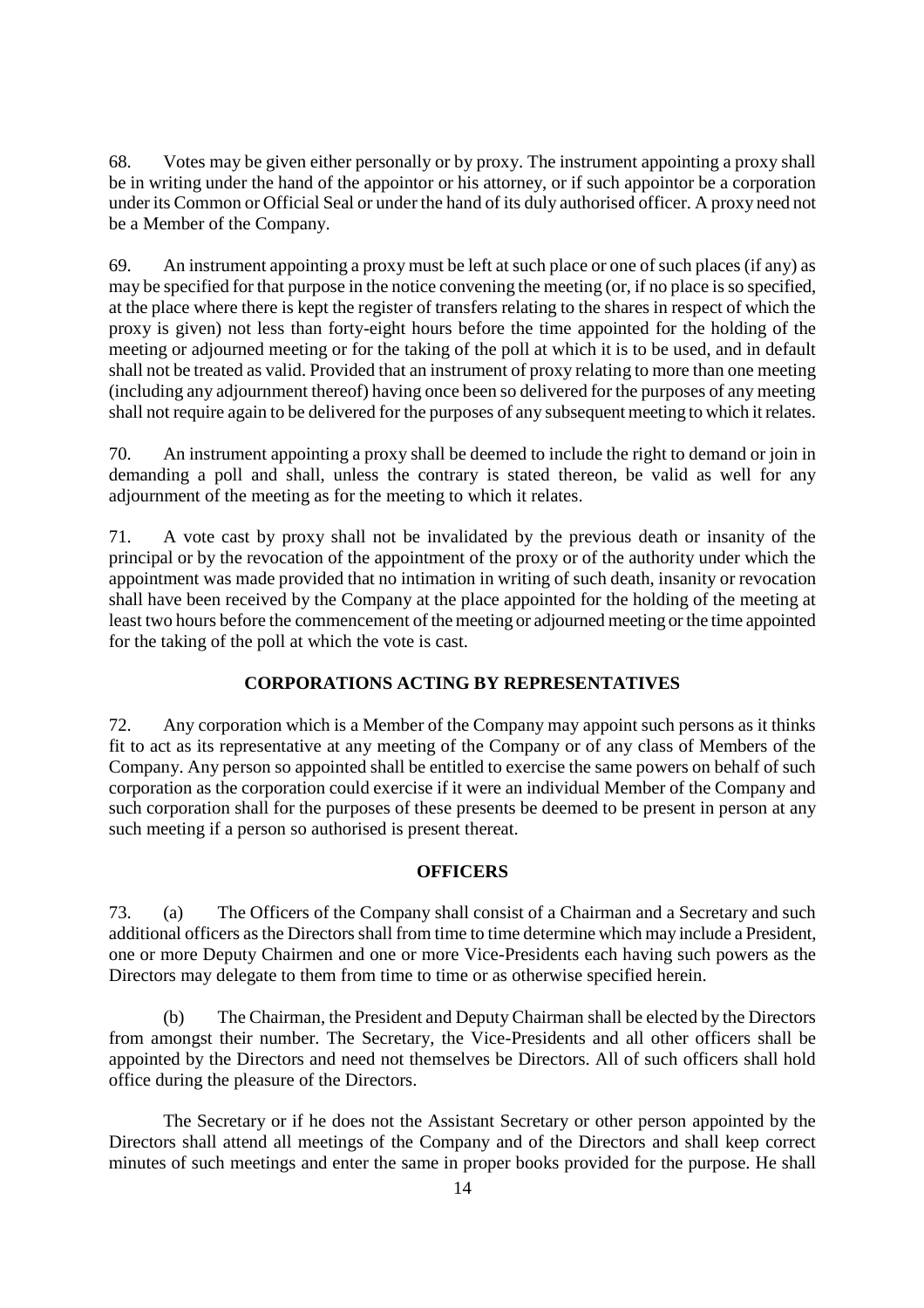perform such other duties as are prescribed by the Act or bye-laws, or as shall be prescribed by the Directors. The Secretary shall receive such salary as the Directors shall from time to time determine.

#### **DIRECTORS**

74. Subject as hereinafter provided the directors shall be not less than four nor more than eight in number.

75. A Director shall not be required to hold any share of the Company by way of qualification. A Director who is not a Member shall nevertheless be entitled to attend and speak at General Meetings.

76. Directors are entitled to such remuneration as they shall determine from time to time, which remuneration shall be confirmed by the shareholders in General Meeting each year. Such remuneration shall accrue daily and shall be payable by equal quarterly instalments in arrears.

77. Any Director who holds any executive office (including for this purpose the office of Chairman, or President or Deputy Chairman whether or not such office is held in an executive capacity), or who serves on any committee, or who otherwise performs services which in the opinion of the Directors are outside the scope of the ordinary duties of a Director, may be paid such extra remuneration by way of salary, commission or otherwise as the Directors may determine.

78. The Directors may repay to any Director all such reasonable expenses as he may incur in attending and returning from meetings of the Directors or of any committee of the Directors or General Meetings or otherwise in or about the business of the Company.

79. The Directors shall have power to pay and agree to pay pensions or other retirement, superannuation, death or disability benefits to (or to any person in respect of) any Director or ex-Director who may hold or have held any executive office or any office or place of profit under the Company or any of its subsidiaries and for the purpose of providing any such pensions or other benefits to contribute to any scheme or fund or to pay premiums.

80. A Director may contract or be interested in any contract or arrangement with the Company or any other company in which the Company may be interested and hold any office or place of profit (other than the office of Auditor of the Company) in the Company or any such other company and he (or any firm of which he is a member) may act in a professional capacity for the Company or any such other company and (unless otherwise agreed) may retain for his own absolute use and benefit all profits and advantages accruing to him there from.

81. The Directors may entrust to and confer upon any Director holding any executive office any of the powers exercisable by them as Directors upon such terms and conditions and with such restrictions as they see fit, and either collaterally with or to the exclusion of their own powers, and may from time to time revoke, withdraw, alter or vary all or any of such powers.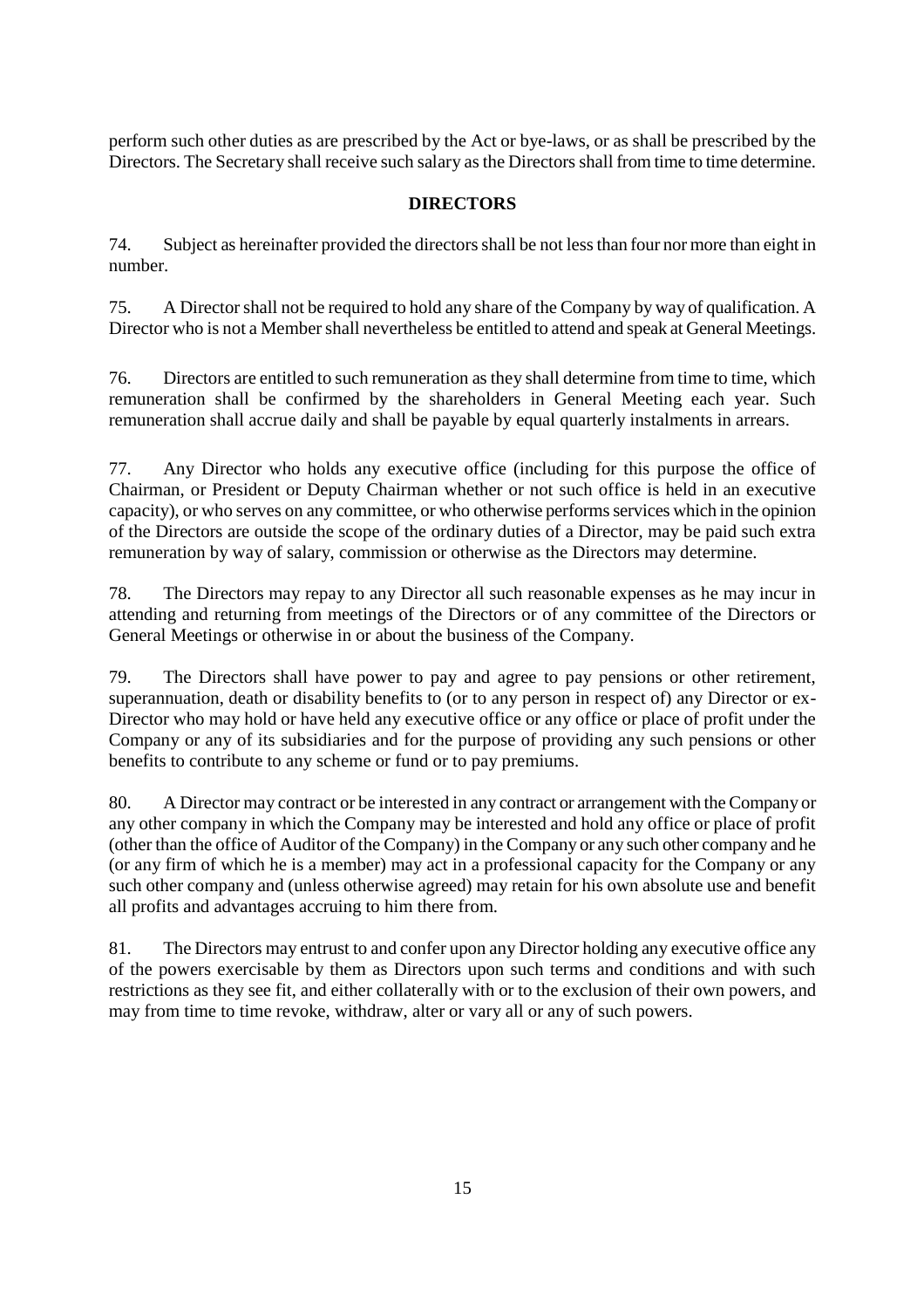#### **APPOINTMENT AND RETIREMENT OF DIRECTORS**

- 82. The office of a Director shall be vacated in any of the following events, namely:-
	- (i) if he shall become prohibited by law from acting as a Director;
	- (ii) if he shall resign by writing under his hand left at the Office, or if he shall tender his resignation and the Directors shall resolve to accept the same;
	- (iii) if he shall have a receiving order made against him or shall compound with his creditors generally;
	- (iv) if in Bermuda or elsewhere an order shall be made by any court claiming jurisdiction in that behalf on the ground (however formulated) of mental disorder for his detention or for the appointment of a guardian or for the appointment of a receiver or other person (by whatever name called) to exercise powers with respect to his property or affairs;
	- (v) if he shall be absent from meetings of the Directors for six months without leave and the Directors shall resolve that his office be vacated.

83. The Company may in accordance with and subject to the provisions of the Act at a Special General meeting convened for the purpose remove any Director from office notwithstanding any provision of these presents or of any agreement between the Company and such Director, but without prejudice to any claim he may have for damages for breach of any such agreement, and appoint another person in place of a Director so removed from office. In default of such appointment the vacancy arising upon the removal of a Director from office may be filled by Directors as a casual vacancy.

84. A resolution for the appointment of two or more persons as Directors as a single resolution shall not be moved at any General Meeting unless a resolution that it shall be so moved has first been agreed to by the Meeting without any vote being given against it ; and any resolution moved in contravention of this provision shall be void.

85. No person other than a Director retiring at the meeting shall, unless recommended by the Directors for election, be eligible for appointment as a Director at any General Meeting unless not less than seven nor more than forty-two days before the day appointed for the meeting there shall have been left at the Office notice in writing signed by some Member (other than the person to be proposed) duly qualified to attend and vote at the meeting for which such notice is given of his intention to propose such person for election and also notice in writing signed by the person to be proposed of his willingness to be elected.

86. The Directors shall have power at any time and from time to time to appoint any person to be a Director to fill a casual vacancy but so that the total number of Directors shall not at any time exceed the maximum number fixed by the provisions of Bye-Law 74. Any Director so appointed shall hold office only until the next Annual General Meeting and shall then be eligible for reelection.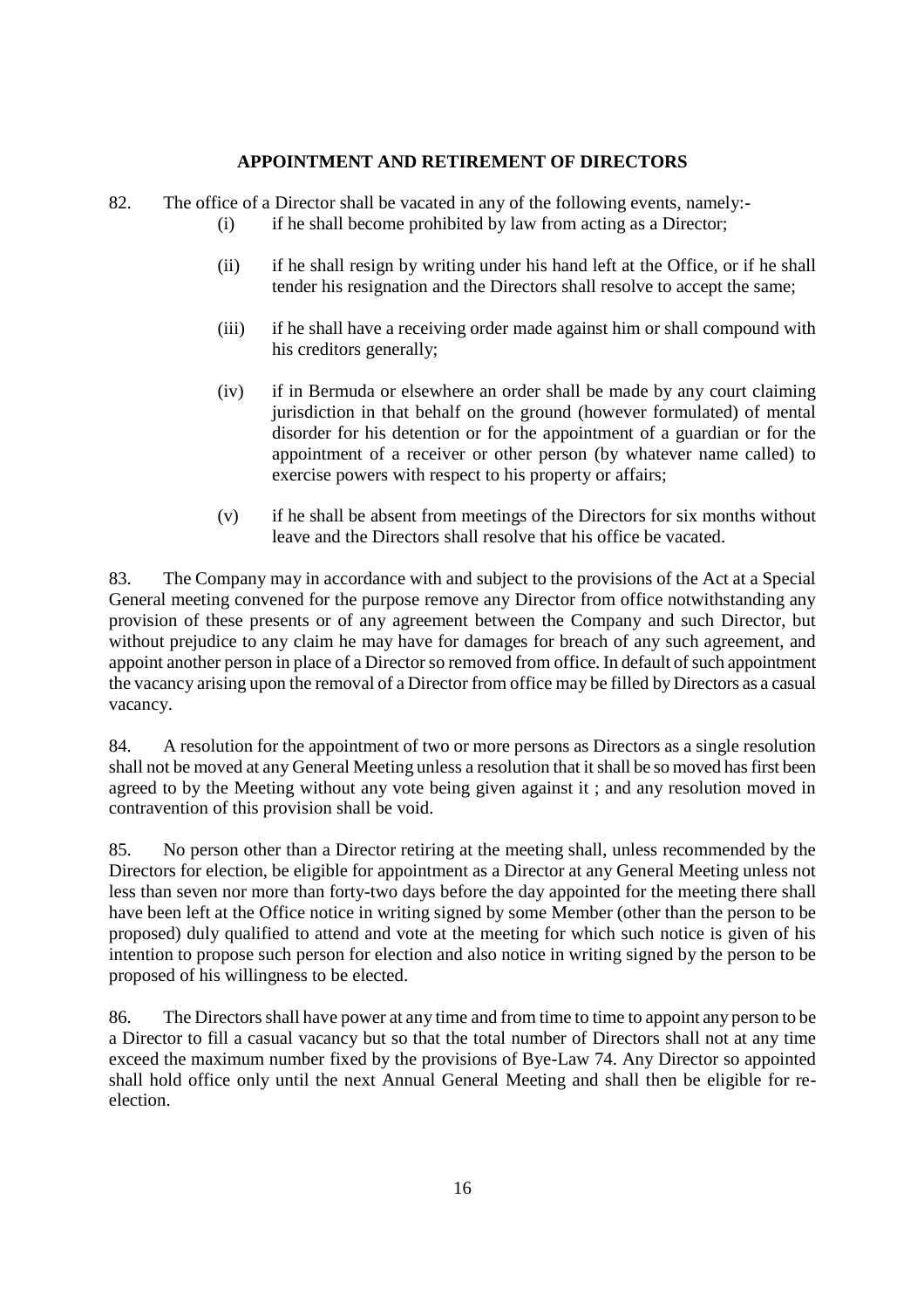#### **ALTERNATE DIRECTORS**

87. (a) At any General Meeting the shareholders may elect a person or persons to act as Directors in the alternative to designated persons elected as Directors of the Company or may authorize the Directors for the time being in office to appoint such Alternate Directors. Unless the Members otherwise resolve, any Director may at any time by writing under his hand and deposited at the Office, or delivered at a meeting of the Directors, appoint any person to be his Alternate Director and may in like manner at any time terminate such appointment. Such appointment, unless previously approved by the Directors, shall have effect only and subject to being so approved.

(b) The appointment of an Alternate Director shall determine on the happening of any event which if he were a Director would cause him to vacate such office or if his appointor ceases to be a Director. An Alternate Director shall not be required to hold any share of the Company by way of qualification.

(c) An Alternate Director shall (except when absent from Bermuda) be entitled to receive notices of meetings of the Directors and shall be entitled to attend and vote as a Director at any such meeting at which the Director appointing him is not personally present and generally at such meeting to perform all the functions of his appointor as a Director and for the purposes of the proceedings at such meeting the provisions of these presents shall apply as if he were a Director. If his appointor is for the time being absent or unable to act his signature to any resolution in writing of the Directors shall be as effective as the signature of his appointor. To such extent as the Directors may from time to time determine in relation to any committees of the Directors the foregoing sentence shall also apply *mutatis mutandis* to any meeting of any such committee of which his appointor is a member. An Alternate Director shall not (save as aforesaid) have power to act as a Director nor shall he be deemed to be a Director for the purposes of these presents.

(d) An Alternate Director shall be entitled to contract and be interested in and benefit from contracts or arrangements and to be repaid expenses and to be indemnified to the same extent *mutatis mutandis* as if he were a Director but he shall not be entitled to receive from the Company in respect of his appointment as an Alternate Director any remuneration except only such part (if any) of the remuneration otherwise payable to his appointor as such appointor may by notice in writing to the Company from time to time direct.

#### **PROCEEDINGS OF DIRECTORS**

88. The Directors may meet together for the despatch of business, adjourn and otherwise regulate their meetings as they think fit. Questions arising at any meeting shall be determined by a majority of votes. The Chairman of the meeting shall not have a casting vote. The Chairman or, failing him, a Deputy Chairman may, and shall if required in writing by any two other Directors, at any time summon a meeting of the Directors. The Chairman or, failing him, a Deputy Chairman shall specify the time, date and place of the meeting and notice thereof shall be delivered to each Director, addressed to him at his last known address or any other address given by him to the Company for this purpose or shall be sent to him at such place by telegraph, telex, telecopier or facsimile or be delivered personally or by telephone. In any such case such notice shall be delivered not later than five business days before the day on which the meeting is to be held. Any Director may waive notice of any meeting either prospectively or retrospectively.

89. The quorum necessary for the transaction of the business of the Directors may be fixed by the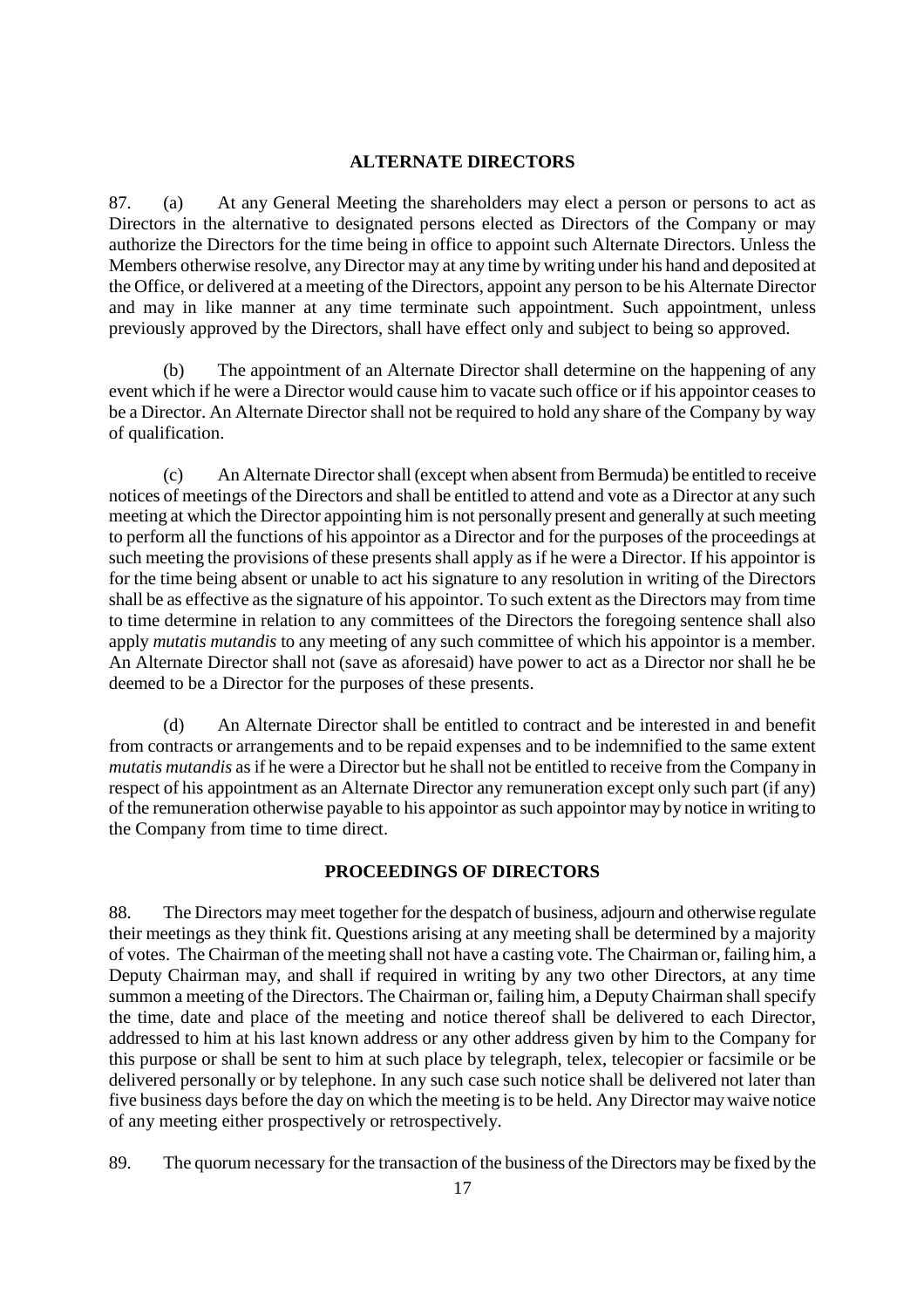Directors and unless so fixed at any other number shall be two. A meeting of the Directors at which a quorum is present shall be competent to exercise all powers and discretions for the time being exercisable by the Directors.

90. A Director who is in any way, whether directly or indirectly, interested in a contract or proposed contract with the Company shall declare the nature of his interest at the meeting of the Directors at which the contract or proposed contract is determined on, if his interest then exists, and in any other case at the first meeting of the Directors after the acquisition of his interest. A general notice in writing that a Director is a member of any specified firm or company with whom any contract is proposed to be entered into in relation to the affairs of this Company, and is to be regarded as interested in any subsequent transactions with such firm or company, shall be a sufficient disclosure under this bye-law as regards such subsequent transactions, and after such general notice it shall not be necessary to give any special notice relating to any particular transactions with such firm or company.

91. Save as by the next following bye-law otherwise provided, a Director shall not vote in respect of any contract or arrangement in which he is interested (and if he shall do so his vote shall not be counted) nor shall he be counted for the purpose of any resolution regarding the same in the quorum present at the meeting, but this bye-law shall not apply to any of the following matters, namely :-

- (ii) any arrangement for giving to him any security or indemnity in respect of money lent by him or obligations undertaken by him for the benefit of the Company;
- (ii) any arrangement for the giving by the Company of any security to a third party in respect of a debt or obligation of the Company for which he himself has assumed responsibility in whole or in part under a guarantee or indemnity or by the deposit of security;
- (iv) any contract by him to subscribe for or underwrite shares or debentures of the Company;
- (v) any contract or arrangement with any other company in which he is interested only as a Director or officer or creditor of and not as a shareholder in or beneficially interested in shares of that company;
- (vi) any such scheme or fund as is referred to in Bye-Law 79, which relates both to Directors and to employees or a class of employees and does not accord to any Director as such any privilege or advantage not generally accorded to the employees to which such scheme or fund relates.

The Company in General meeting may suspend or relax the provisions of this bye-law to any extent (and either generally or in respect of any particular contract, arrangement or transaction) or ratify any particular contract, arrangement or transaction carried out in contravention of this bye-law.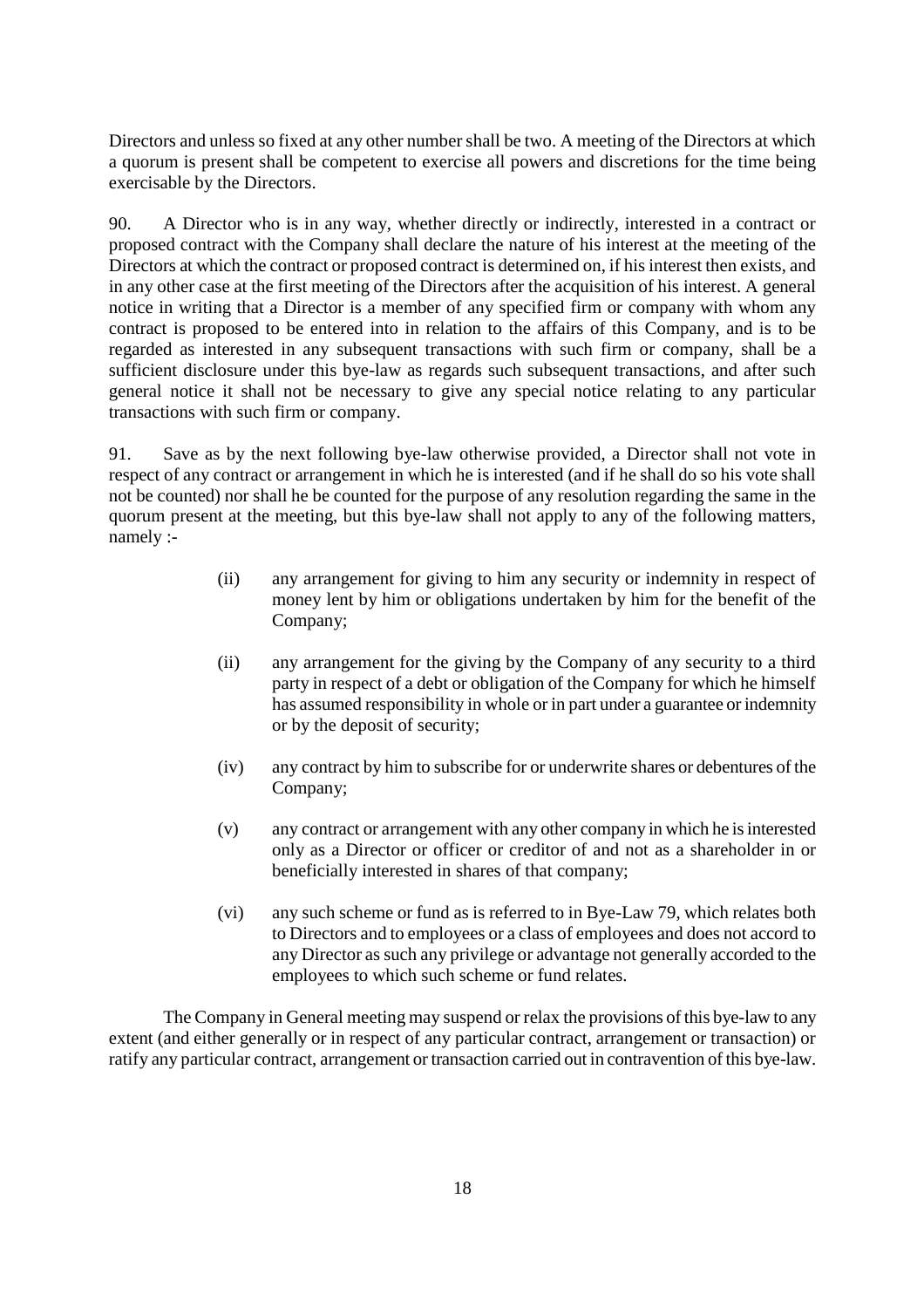92. A Director notwithstanding his interest may be counted in the quorum present at any meeting whereat he or any other Director is appointed to hold any office or place of profit under the Company or whereat the Directors resolve to exercise any of the rights of the Company (whether by the exercise of voting rights or otherwise) to appoint or concur in the appointment of a Director to hold any office or place of profit under any other company or whereat the terms of any such appointment as hereinbefore mentioned are considered or varied, and he may vote any such matter other than in respect of his own appointment or the arrangement or variation of the terms thereof.

93. The continuing Directors may act notwithstanding any vacancies, but if and so long as the number of Directors is reduced below the minimum number fixed by the provisions of Bye-Law 74 the continuing Directors or Director may act for the purpose of filling up such vacancies or of summoning General Meetings, but not for any other purpose. If there be no Directors or Director able or willing to act, then any two Members may summon a General Meeting for the purpose of appointing Directors.

94. At any meeting of the Directors, the Chairman and in his absence the Deputy Chairman shall act as chairman of the meeting. If at any meeting neither be present within five minutes after the time appointed for holding the same, the Directors present may choose one of their number to be chairman of the meeting.

95. A resolution in writing signed by a majority of the Directors for the time being shall be as effective as a resolution passed at a meeting of the Directors duly convened and held and may consist of several documents in the like form, each signed by one or more of the Directors.

96. The Directors may delegate any of their powers to committees consisting of such one or more members of their body as they think fit. Any committee so formed shall in the exercise of the powers so delegated conform to any regulations which may from time to time be imposed by the Directors.

97. The meetings and proceedings of any such committee consisting of two or more members shall be governed by the provisions of these presents regulating the meetings and proceedings of the Directors, so far as the same are applicable and are not superseded by any regulations made by the Directors under the last preceding bye-law.

98. All acts done by any meeting of Directors, or of a committee of Directors, or by any person acting as a Director, shall as regards all persons dealing in good faith with the Company, notwithstanding that there was some defect in the appointment or continuance in office of any such Director, or person acting as aforesaid, or that they or any of them were disqualified or had vacated office or were not entitled to vote, be as valid as if every such person had been duly appointed and was qualified and had continued to be a Director and had been entitled to vote.

#### **BORROWING POWERS**

99. (a) Subject to the provisions of paragraph (b) hereof the Directors may borrow or raise from time to time for such purposes of the Company such sums as they deem fit.

(b) The Directors shall procure that the aggregate principal amount at any one time outstanding in respect of moneys so borrowed or raised by the Company (excluding any moneys received in the ordinary course of business by the Company on deposit or current account) shall not without the previous sanction of an ordinary resolution of the Company exceed US\$ 310 million,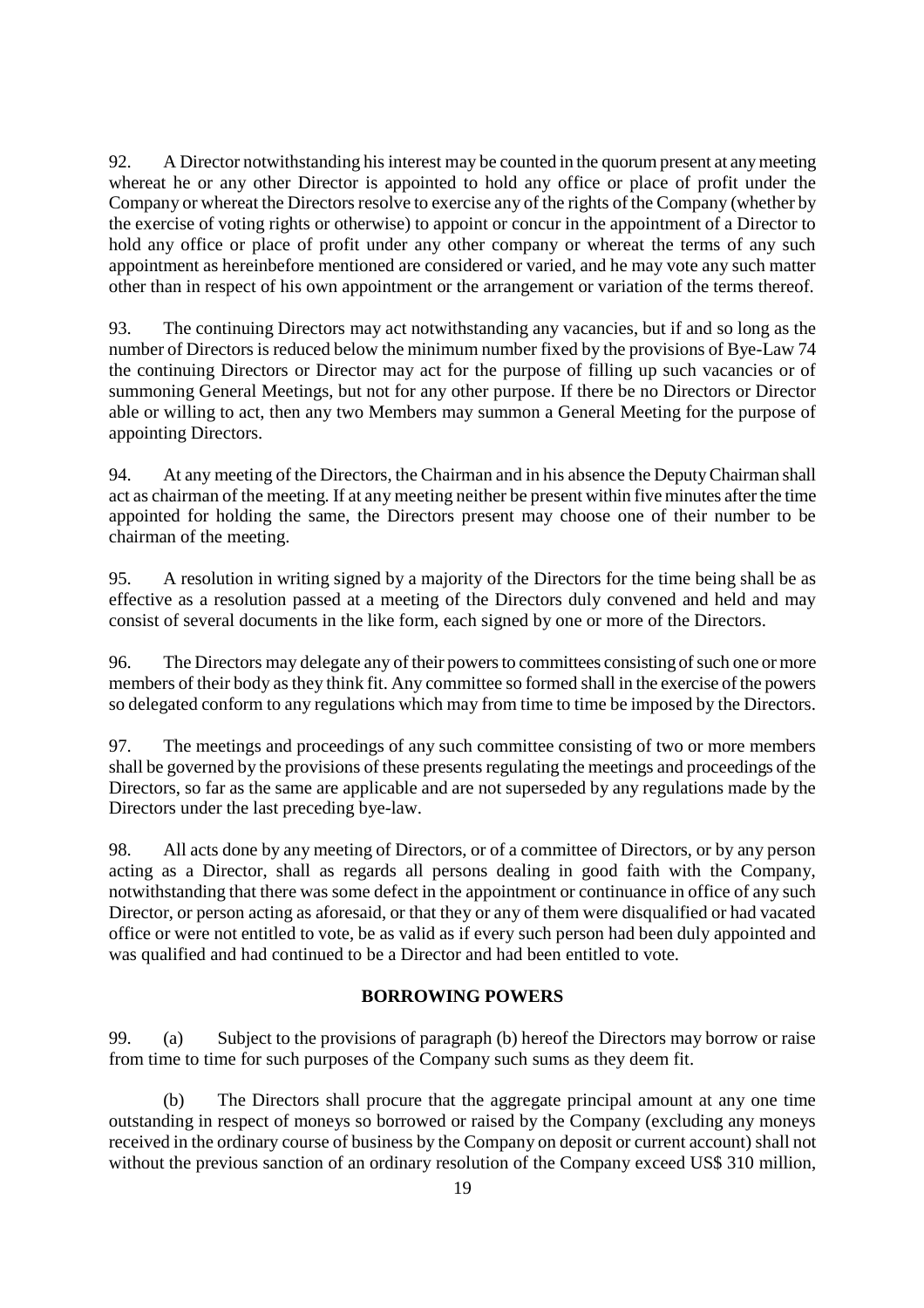provided that no such sanction shall be required for the borrowing of any moneys intended to be applied and actually applied within ninety days in the repayment (with or without any premium) of any moneys then already borrowed and outstanding. No lender or other person dealing with the Company shall be concerned to see or enquire whether these limits are observed.

(c) For the purposes of the said limit the issue of debentures, debenture stock or other securities (other than the securities hereinafter referred to) shall be deemed to constitute borrowing notwithstanding that the same may be issued in whole or in part for a consideration other than cash. This paragraph shall not apply to the units of Loan Stock 1982 and Loan Stock 1978 constituted by a Trust Deed made the 26<sup>th</sup> day of June, 1970 between the Company of the one part and Barclays Bank D.C.O. of the other part.

100. The Directors may raise or secure the repayment of such moneys in such manner and upon such terms and conditions in all respects as they may think fit and in particular by the issue of debentures or debenture stock of the Company charged upon all or any part of the property of the Company (both present and future) including its uncalled capital for the time being.

101. Debentures, debenture stock, or other securities may be made assignable free from any equities between the Company and the person to whom the same may be issued.

102. Any debentures, debenture stock, bonds or other securities may be issued at a discount, premium or otherwise, and with any special privileges as to redemption, surrender, drawings, allotment of or exchange into shares, attending and voting at General Meetings of the Company, appointment of Directors, and otherwise.

#### **GENERAL POWERS OF DIRECTORS**

103. The business of the Company shall be managed by the Directors, who may exercise all such powers of the Company as are not by statute or by these presents required to be exercised by the Company in General Meeting, subject nevertheless to any regulations of these presents, to the provisions of any statute and to such regulations, being not inconsistent with the aforesaid regulations or provisions, as may be prescribed by the shareholders in General Meeting, but no regulations so made by the Company shall invalidate any prior act of the Directors which would have been valid if such regulation had not been made. The general powers given by this bye-law shall not be limited or restricted by any special authority or power given to the Directors by any other bye-law.

104. The Directors may take all steps which may be necessary or expedient in order to enable the shares, debentures and other securities of the Company to be introduced into and dealt in any Country, Dominion, Colony or State, and to procure the same to be recognised by and specially quoted upon any Stock Exchange or Bourse in any Country, Dominion, Colony or State, and may accept responsibility for and pay and discharge all taxes, duties, fees, expenses or other sums which may be payable in relation to any of the matters aforesaid, and may subscribe and comply with the laws and regulations of any such Country, Dominion, Colony or State, and the rules and regulations of any such Exchange or Bourse.

105. The Directors may establish any Local Boards or Agencies for managing any of the affairs of the Company either in Bermuda or elsewhere, and may appoint any persons to be members of such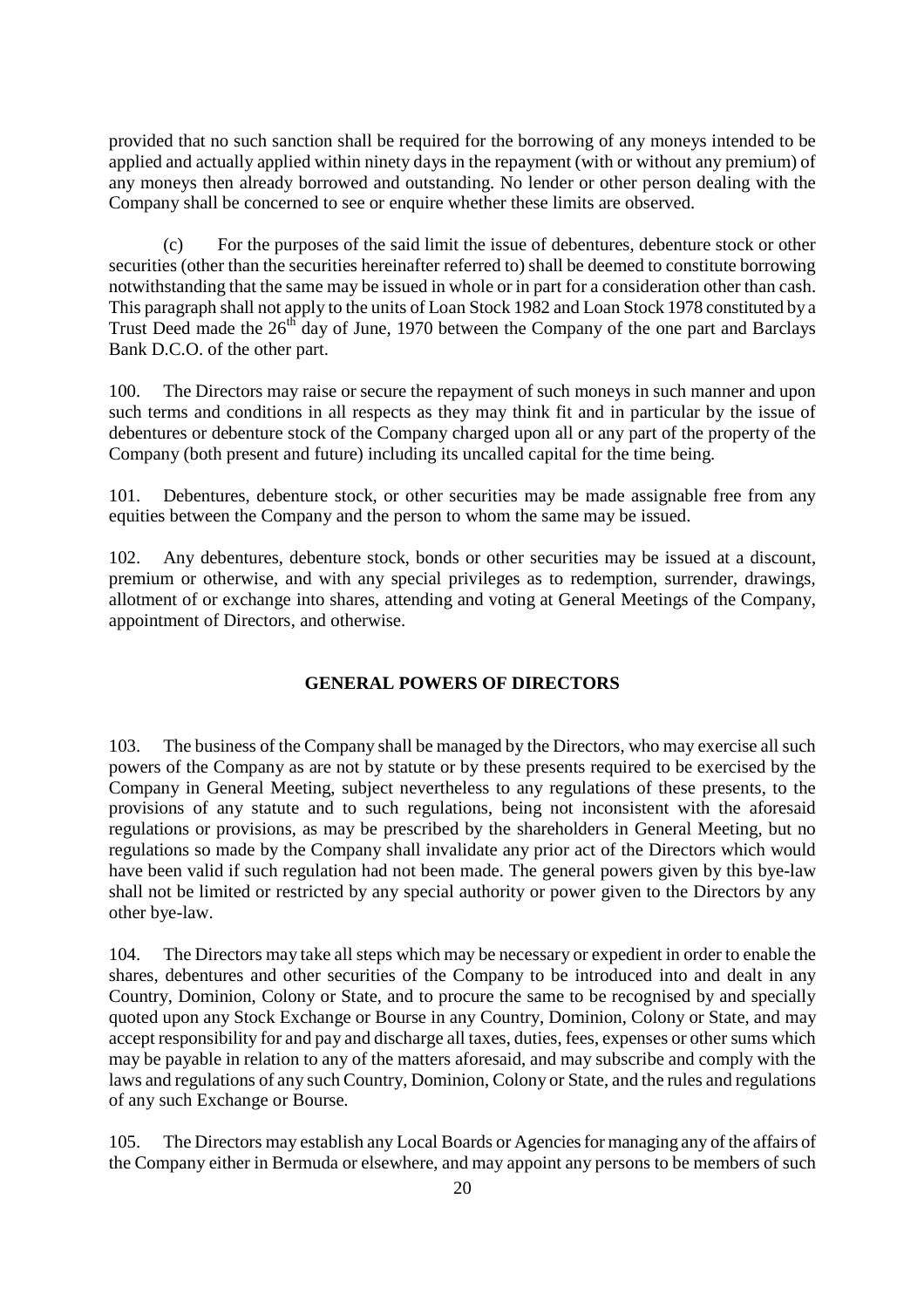Local Boards, or any Managers or Agents, and may fix their remuneration, and may delegate to any Local Board, Manager or Agent, with power to sub-delegate, any of the powers, authorities and discretions vested in the Directors (other than the power to make calls), and may authorise the members of any Local Boards, or any of them, to fill any vacancies therein, and to act notwithstanding vacancies, and any such appointment or delegation may be made upon such terms and subject to such conditions as the Directors may think fit, and the Directors may remove any person so appointed, and may annul or vary any such delegation, but no person dealing in good faith and without notice of any such annulment or variation shall be affected thereby.

106. The Directors may from time to time and at any time by power of attorney or otherwise appoint any company, firm or person or any fluctuating body of persons, whether nominated directly or indirectly by the Directors, to be the Attorney or Attorneys of the Company for such purposes and with such powers, authorities and discretions (not exceeding those vested in or exercisable by the Directors under these presents) and for such period and subject to such conditions as they may think fit, and any such power of attorney may contain such provisions for the protection and convenience of persons dealing with any such Attorney as the Directors may think fit, and may also authorise any such Attorney to sub-delegate all or any of the powers, authorities and discretions vested in him.

107. The Company may cause to be kept in any country outside of Bermuda a Local Register or Registers of Members resident there or elsewhere, and the Directors may from time to time appoint an authority in the country or territory in which such Local Register is kept to approve of or reject transfers, and to direct the registration of approved transfers in such Local Register, and every such authority may in respect of transfers or other entries proposed to be registered in the Local Register for which such authority is appointed, exercise all the powers of the Directors in the same manner and to the same extent and effect as if the Directors themselves were actually present in such country or territory and exercised the same. Subject to the provisions of the Act and to the foregoing provisions, the Directors may from time to time make such provisions as they think fit respecting the keeping of any such register.

108. Except to the extent permitted by the Act no part of the funds of the Company shall be employed in the subscription for or purchase of or in loans upon the security of shares in the Company or in any company which is its holding company nor shall the Company directly or indirectly give any financial assistance for the purpose of or in connection with a subscription for or purchase of such shares or make any loan to any of the Directors or to any director of any company which is its holding company or enter into any guarantee or provide any security in connection with any such loan. The powers of the Directors shall be restricted accordingly.

#### **THE SEAL**

109. In addition to its Common Seal for use in Bermuda the Company may have one or more additional Seals, as the Directors may determine, for use in any territory outside Bermuda. The Directors shall provide for the safe custody of the Seals, which shall only be used by the authority of the Directors or of a committee of the Directors authorised by the Directors in that behalf and, save as provided in Bye-Law 110, every instrument to which a Seal shall be affixed shall be signed autographically by one Director and the Secretary or by two Directors (or, if authorised thereto by the Directors, in the case of an official seal by one or more members of a Local Committee or Board and by the Local Secretary or representative of the Local Secretaries) save that as regards any certificates for shares or debentures or other securities of the Company the Directors may by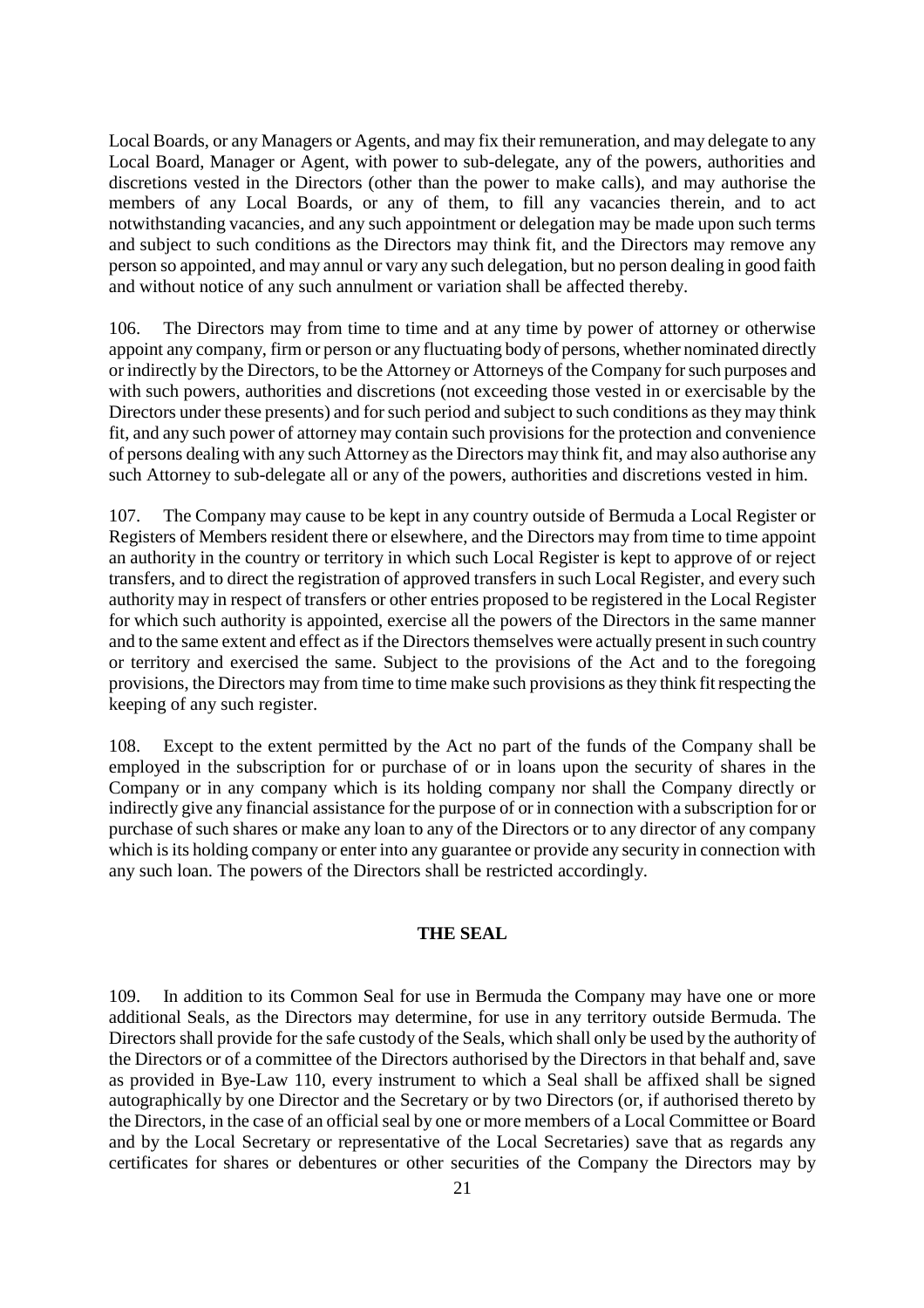resolution determine that such signatures or either of them shall be dispensed with or affixed by some method or system of mechanical signature provided that such certificates shall first have been approved for sealing by the Auditors, Transfer Auditors or Bankers of the Company in writing.

#### **AUTHENTICATION OF DOCUMENTS**

110. Any Director or the Secretary or any person appointed by the Directors for the purpose shall have power to authenticate over a Seal of the Company any documents affecting the constitution of the Company and any resolutions passed by the Company or the Directors or any committee of the Directors, and any books, records, documents and accounts relating to the business of the Company, and to certify copies thereof or extracts there from as true copies or extracts; and where any books, records, documents or accounts are elsewhere than at the Office the local manager or other officer of the Company having the custody thereof shall be deemed to be a person appointed by the Directors as aforesaid. A document purporting to be a copy of a resolution, or an extract from the minutes of a meeting, of the Company or of the Directors or any committee of the Directors which is certified as aforesaid shall be conclusive evidence in favour of all persons dealing with the Company upon the faith thereof that such resolution has been duly passed or, as the case may be, that such minutes or extract is a true and accurate record of proceedings at a duly constituted meeting.

#### **RESERVES**

111. The Directors may, before recommending any dividend, write off such sum as they think proper for depreciation, and may set aside out of the profits of the Company such sum as they think proper as a Reserve Fund, which shall, at the discretion of the Directors, be applicable for meeting contingencies, for the gradual liquidation of any debt or liability of the Company, or for repairing, maintaining or adding to the property of the Company, or otherwise promoting the interests of the Company, or shall be as to the whole or in part applicable for equalising dividends or for distribution by way of bonus among the Members of the Company for the time being. The Directors may divide the Reserve Fund into such special funds as they think fit, with full power to employ the assets constituting the Reserve Fund in the business of the Company, and that without being bound to keep the same separate from the other assets.

#### **DIVIDENDS**

112. The Directors may, or the Company on the recommendation of the Directors may, from time to time declare a dividend to be paid to the Members out of the profits available for dividend as hereinafter defined. All such dividends shall be paid to the Members in accordance with their rights and interests in the profits and in proportion to the amount paid up on the shares during any portion or portions of the period in respect of which this dividend is paid but excluding any amount paid in advance of calls.

113. No larger dividend shall be declared than is recommended by the Directors, but the Company in General Meeting may declare a smaller dividend. No dividend shall be payable except out of the profits of the Company, and no dividend shall carry interest as against the Company. The declaration of the Directors as to the amount of the profits of the Company shall be conclusive.

114. The Directors may from time to time pay to the Members on account of the next forthcoming dividend, such interim dividends as in their judgment the position of the Company justifies.

115. The Directors may retain any dividend or other moneys payable on or in respect of a share on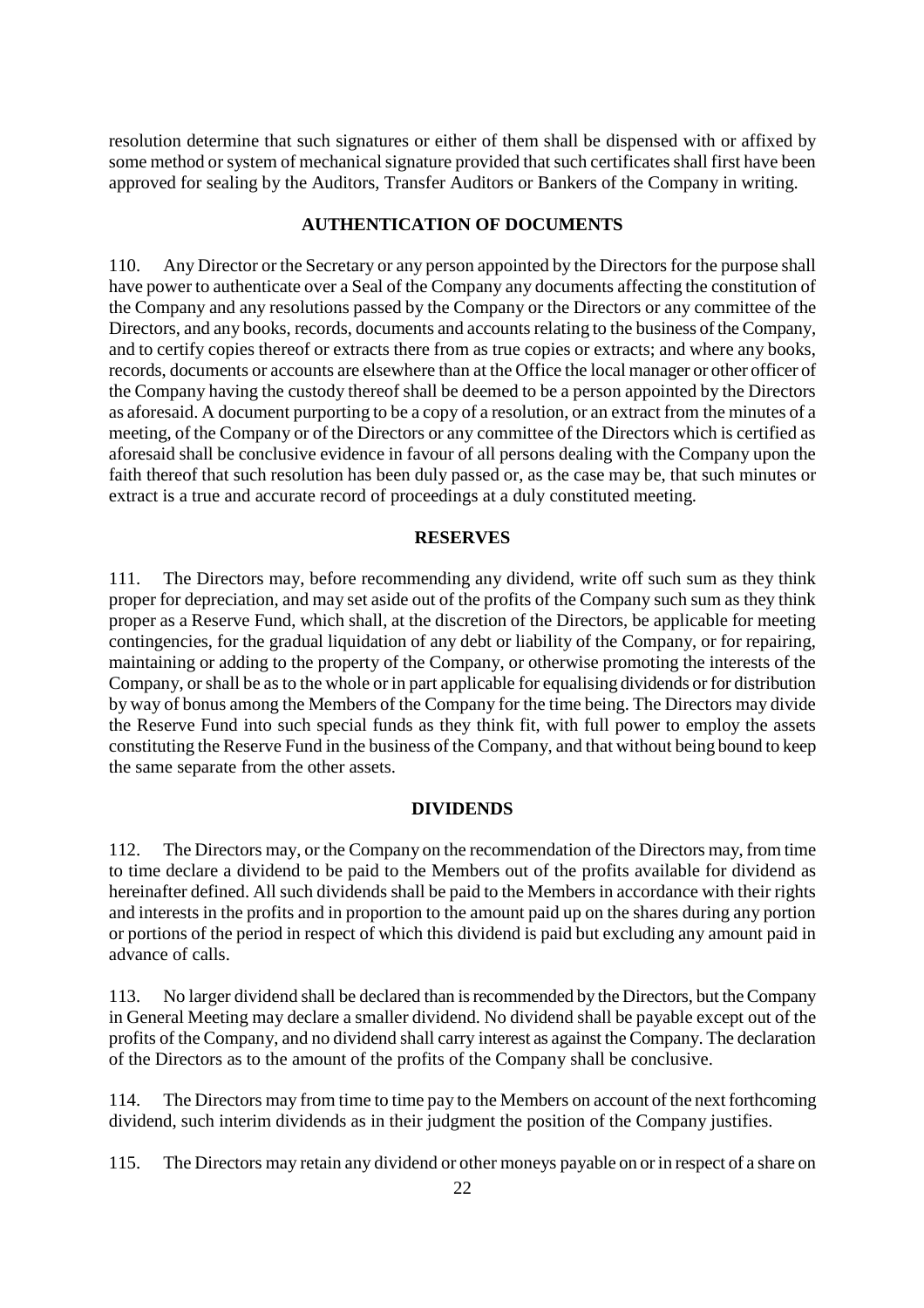which the Company has a lien, and may apply the same in or towards satisfaction of the debts, liabilities or engagements in respect of which the lien exists.

116. The Directors may retain the dividends payable upon shares in respect of which any person is under the provisions as to the transmission of shares hereinbefore contained entitled to become a Member, or which any person is under those provisions entitled to transfer until such person shall become a Member in respect of such shares or shall transfer the same.

117. The payment by the Director of any unclaimed dividend or other moneys payable on or in respect of a share into a separate account shall not constitute the Company a trustee in respect thereof and any dividend unclaimed after a period of twelve years from the date of declaration of such dividend shall be forfeited and shall revert to the Company.

118. The Company in General Meeting may upon the recommendation of the Directors direct payment of a dividend in whole or in part by the distribution of specific assets (and in particular of paid up shares or debentures of any other company) and the Directors shall give effect to such resolution, and where any difficulty arises in regard to such distribution, the Directors may settle the same as they think expedient and in particular may issue fractional certificates and fix the value for distribution of such specific assets or any part thereof and may determine that cash payments shall be made to any Members upon the footing of the value so fixed in order to adjust the rights of all parties and may vest any such specific assets in trustees as may seem expedient to the Directors.

119. Each dividend, any interest or other moneys payable to the registered holder of shares may be paid by cheque or warrant or, at the specific request of such holder, by electronic funds transfer or similar system whereby a nominated bank or building society account is credited ("EFT"), or otherwise, as the Directors may from time to time determine and may, if paid otherwise than by EFT, be sent by post to the last registered address of the Member entitled thereto, or any other address requested by him in writing, or in the case of joint holders to that one of them first named in the register in respect of such joint holdings, and the payment of such cheque or warrant, or the initiation in the office of the transfer secretary of the process of EFT, shall be a good discharge to the Company in respect thereof.

120. If two or more persons are registered as joint holders of any share, or are entitled jointly to a share in consequence of the death or bankruptcy of the holder, any one of them may give effectual receipts for any dividend or other moneys payable or property distributable on or in respect of the share.

121. (a) The Directors may, in respect of any dividend declared or proposed to be declared and provided that an adequate number of unissued ordinary shares are available for the purpose and under their control, determine that ordinary shareholders will be entitled to elect to receive in lieu of such dividend or part thereof an allotment of additional ordinary shares as capitalisation shares credited as fully paid. In any such case the following provisions shall apply:

- (i) the basis of allotment of capitalisation shares shall be determined by the Directors;
- (ii) no fraction of a capitalisation share will be allotted;
- (iii) the capitalisation shares so allotted shall rank *pari passu* in all respects with the ordinary shares then in issue save only as regards participation in the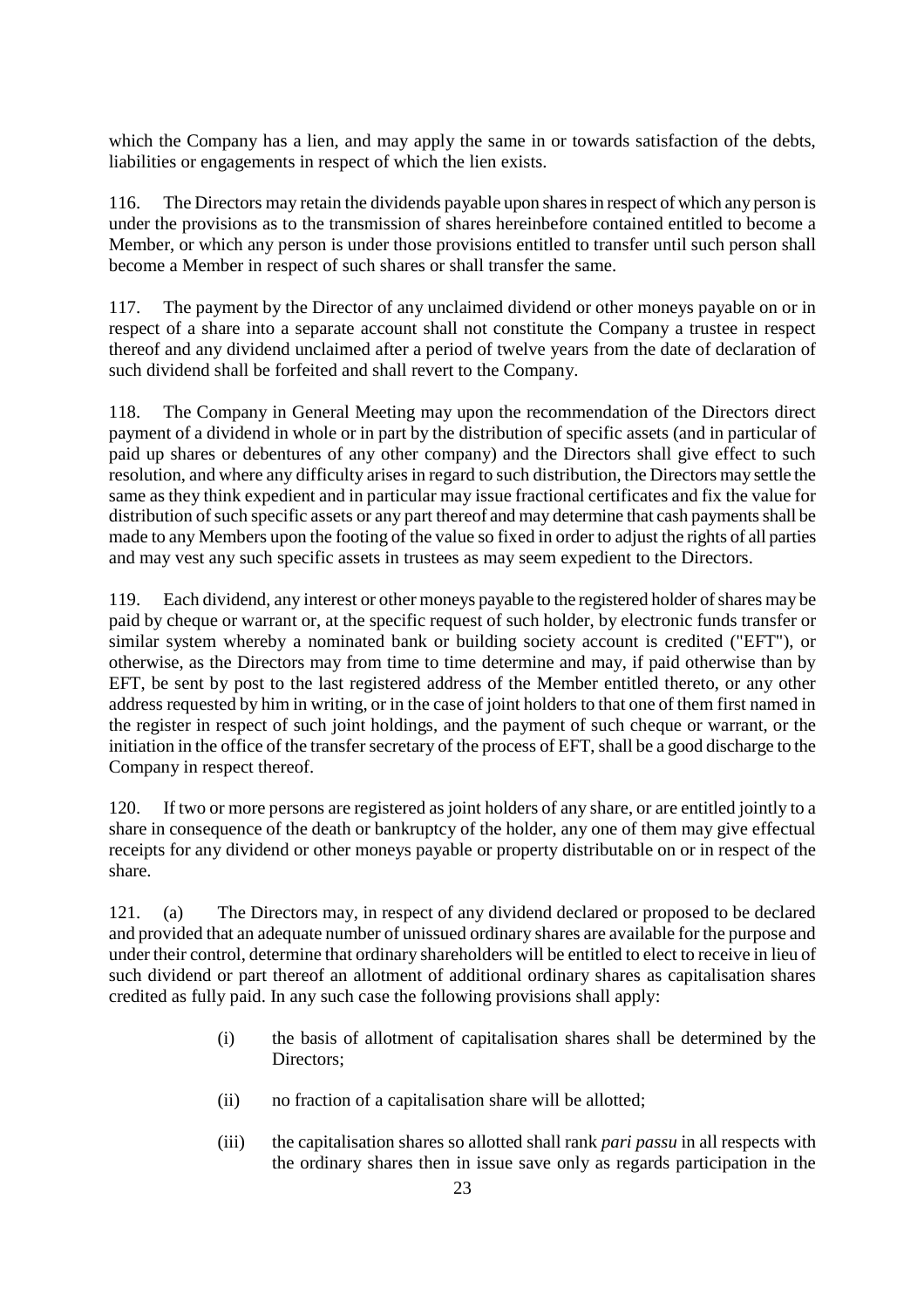relevant dividend or share election in lieu;

(iv) the Directors may on any occasion determine that no such right so to elect shall be given to any Member in any jurisdiction in which the grant of such right is, in the opinion of the directors, unlawful or prejudicial to the interests of the Company.

(b) The provisions of this bye-law shall *mutatis mutandis* apply to capitalisations to be effected in pursuance of the next following bye-law.

#### **CAPITALISATION OF PROFITS AND RESERVES**

122. The Company in General Meeting may upon the recommendation of the Directors authorise the Directors to capitalise any sum standing to the credit of any of the Company's reserve accounts (including Share Premium Account and Capital Redemption Reserve Fund) or any sum standing to the credit of profit and loss account or otherwise available for distribution and so appropriate such sum to the holders of Ordinary Shares in the proportions in which such sum would have been divisible amongst them had the same been a distribution of profits by way of dividend on the Ordinary Shares and to apply such sum on their behalf in paying up in full unissued shares (not being redeemable shares) for allotment and distribution credited as fully paid up to and amongst them in the proportion aforesaid. In such event the Directors shall do all acts and things required to give effect to such capitalisation, with full power to the Directors to make such provisions as they think fit for the case of shares becoming distributable in fractions (including provisions whereby the benefit of fractional entitlements accrue to the Company rather than to the Members concerned). The Directors may authorise any person to enter on behalf of all the Members interested into an agreement with the Company providing for such capitalisation and matters incidental thereto and any agreement made under such authority shall be effective and binding on all concerned.

#### **MINUTES AND BOOKS**

- 123. The Directors shall cause Minutes to be made in books provided for the purpose :-
	- (i) of all appointments of Officers made by the Directors;
	- (ii) of the names of the Directors present at each meeting of Directors and of any committee of Directors;
	- (iii) of all resolutions and proceedings at all meetings of the Company and of any class of Members of the Company and of the Directors and of committees of the Directors.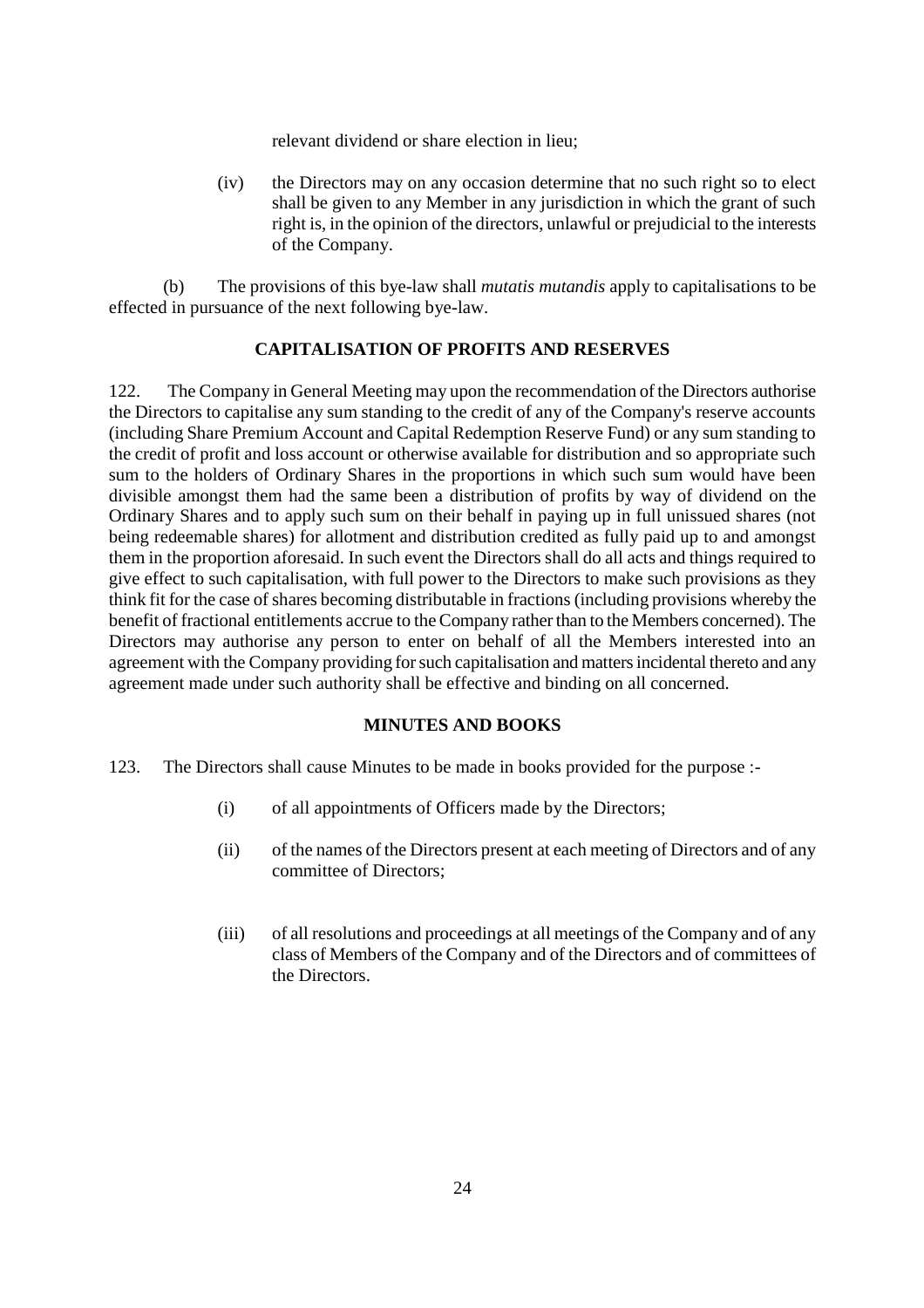124. Any register, index, minute book, book of account or other book required by these presents or the Act to be kept by or on behalf of the Company may be kept either by making entries in bound books or by recording them in any other manner. In any case in which bound books are not used, the Directors shall take adequate precautions for guarding against falsification and for facilitating its discovery.

#### **ACCOUNTS**

125. The books of account shall be kept at the Office, or at such other place within Bermuda as the Directors think fit, and shall always be open to the inspection of the Directors. No Member (other than a Director) shall have any right of inspecting any account or book or document of the Company except as conferred by the Act or authorised by the Directors.

126. At the Annual General Meeting in every year the Directors shall lay before the Company a Balance Sheet and Profit and Loss Account containing a summary of the assets and liabilities of the Company made up to the end of the last preceding financial year.

127. (a) A copy of every such Balance Sheet and Profit and Loss Account which is to be laid before an Annual General Meeting of the Company shall not less than twenty-one days before the date of the meeting be sent to every Member of, and every holder of debentures of, the Company and to every other person who is entitled to receive notices of meetings from the Company under the provisions of the Act or of these presents provided that this bye-law shall not require a copy of these documents to be sent to more than one of joint holders or to any person who is not entitled to receive notices of meetings and of whose address the Company is not aware, but any Member or holder of debentures to whom a copy of these documents has not been sent shall be entitled to receive a copy free of charge on application at the Office. Whenever quotation on any Stock Exchange in the United Kingdom or elsewhere for all or any of the shares or debentures of the Company shall for the time being be in force, there shall be forwarded to the appropriate officer of such Stock Exchange such number of copies of such documents as may for the time being be required under its regulations or practice.

(b) If the Company has any subsidiaries the Directors' report attached to each Balance sheet issued by the Company shall disclose full details of all Extraordinary Resolutions and of resolutions passed at Extraordinary General Meetings of the Company'ssubsidiaries since the date of the Directors' report attached to the previous Balance Sheet of the Company.

#### **AUDIT**

128. The Company at each Annual General Meeting shall appoint an Auditor or Auditors to hold office until the next Annual General Meeting, and the following provisions shall have effect (that is to say) :-

> (i) A Director or Officer of the Company or a person being a partner or in the employment of any Officer of the Company shall not be capable of being appointed Auditor.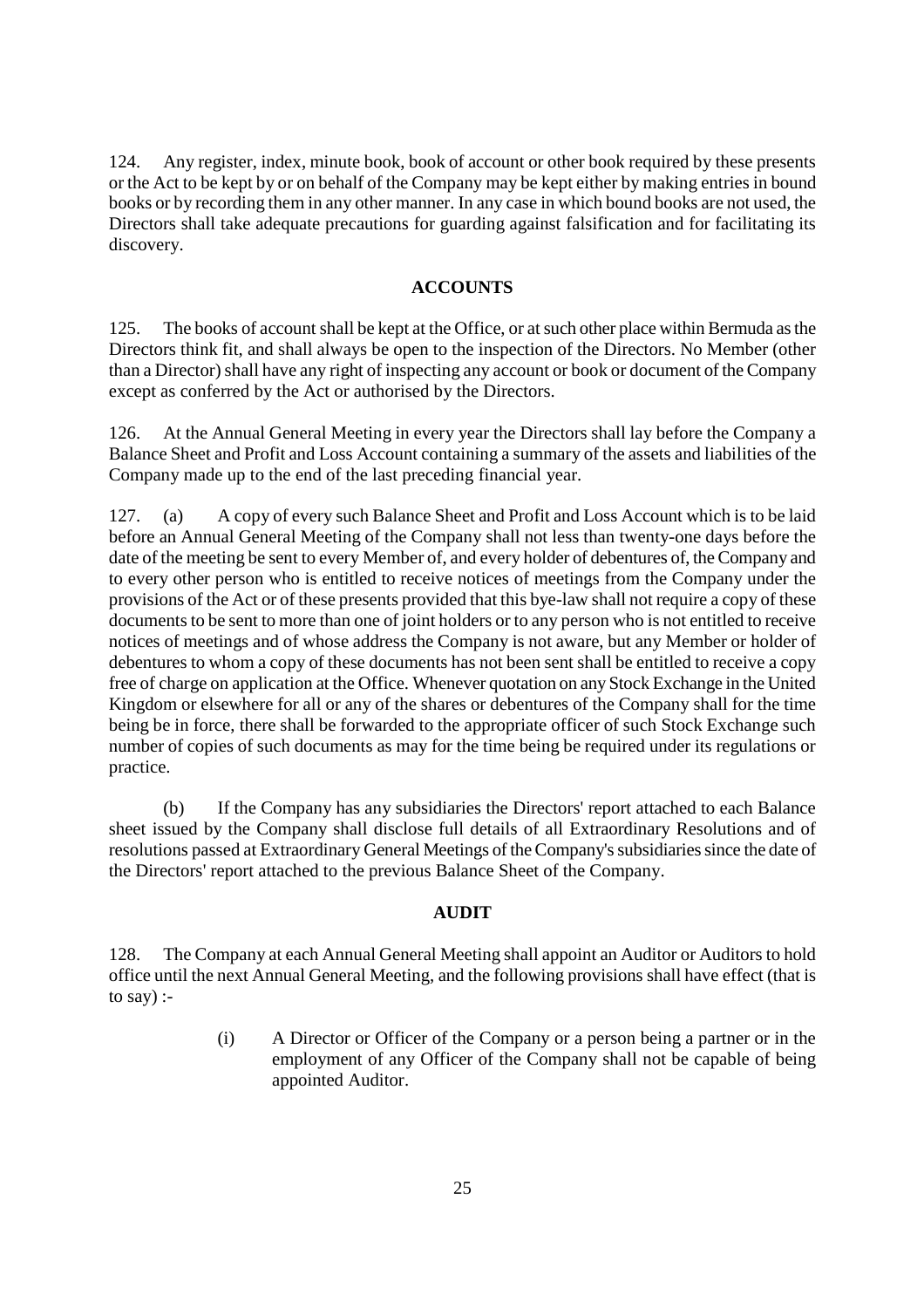- (ii) The Directors may fill any casual vacancy in the office of Auditor, but while any such vacancy continues the surviving or continuing Auditor or Auditors (if any) may act.
- (iii) The remuneration of the Auditors shall be fixed by the Company in General Meeting.

129. The Auditors shall make a report to the Members on the accounts examined by them and on every Balance Sheet laid before the Company in General Meeting during their tenure of office.

The report shall be read before the Company in General Meeting and shall be open to inspection by any Member. Any Member shall be entitled to be furnished, within seven days after he has made a request in that behalf to the Company, with a copy of the Balance Sheet and Auditors' Report.

130. Every Account of the Directors, when audited and approved by a General Meeting, shall be conclusive except as regards any error discovered therein within three months next after the approval thereof.

#### **NOTICES**

131. Any notice or document (including a share certificate) may be served on or delivered to any Member by the Company either personally or by sending it through the post in a prepaid cover addressed to such Member at his registered address. Any notice sent by post shall be deemed to have been served at the time when the letter, envelope or wrapper containing the same is posted, and in proving such service it shall be sufficient to prove that the letter, envelope or wrapper containing the notice was properly addressed, and put into the post office, and a certificate in writing signed by any Manager, Secretary or Officer of the Company that the envelope or wrapper containing the same was so addressed and posted shall be conclusive evidence thereof.

132. In respect of joint holdings all notices shall be given to that one of the joint holders whose name stands first in the Register of Members and notice so given shall be sufficient notice to all joint holders.

133. A person entitled to a share in consequence of the death or bankruptcy of a Member upon supplying to the Company such evidence as the Directors may reasonably require to show his title to the share, shall be entitled to have served upon or delivered to him at his address any notice or document to which the Member but for his death or bankruptcy would be entitled, and such service or delivery shall for all purposes be deemed a sufficient service or delivery of such notice or document on all persons interested (whether jointly with or as claiming through or under him) in the share. Save as aforesaid any notice or document delivered or sent by post to or left at the registered address of any Member in pursuance of these presents shall, notwithstanding that such Member be then dead or bankrupt, and whether or not the Company have notice of his death or bankruptcy, be deemed to have been duly served or delivered in respect of any share registered in the name of such Member as sole or joint holder.